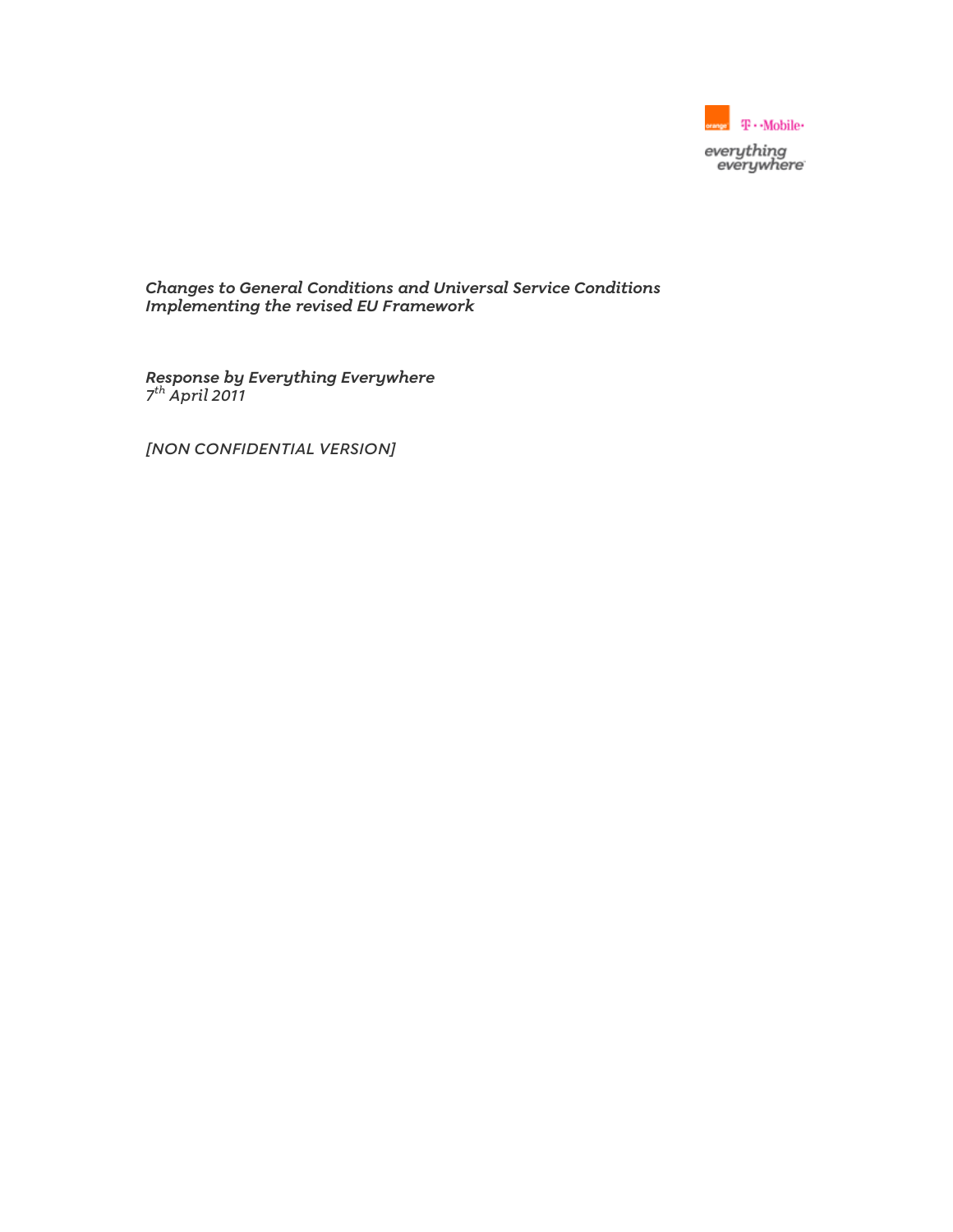### Introduction and Summary

- Everything Everywhere appreciates that Ofcom has sought to take a pragmatic approach to implementing the new EU communications regulatory framework, particularly in view of the looming EU transposition deadline of 25 May 2011.
- However, there is a danger that the condensed timescales could lead to hastily constructed General Conditions, which could have a detrimental impact on our business and, ultimately, for consumers. Ofcom is still duty bound to adhere to proper decision-making and consultation processes despite any external time constraints.
- Everything Everywhere is particularly concerned about Ofcom's interpretation of Article 30.5 of the Universal Service Directive. While Ofcom has, by and large, lifted the EU text into the General Conditions, Ofcom interprets the meaning of the text in a way which could have serious commercial and consumer impacts, and which in our view does not fully reflect the EU's intentions. For instance, we disagree with the suggestion that the 24 month contractual limit should apply retrospectively, or that 24 month limit prevents consumers from agreeing to sign up to a further 24 month contract during their current contract in order to benefit from a new tariff/handset over the remainder of their existing contract term.
- We also believe the practical impacts of the changes being made have not been fully considered. For instance, the proposed compensation scheme for delayed ports and level of work required to make any changes to consumer contracts have been dismissed as incurring "limited costs" without a full impact assessment or appreciation of the complexity of the task.
- While we understand the revised Framework needs to be transposed into UK law by the 25 May date, some of the new requirements will involve significant changes for CPs which will take time to implement. We hope that Ofcom will confirm that it will take a flexible approach to enforcement whilst CPs make the necessary changes within a reasonable timeframe.
- Ofcom has said for a number of years that it intends to undertake a more wide-ranging review of the General Conditions. This work has not progressed owing to resource issues as well as the expected changes to the European Framework. Given the extent of the changes which the revised Framework now introduces we believe that it would be appropriate for Ofcom to reprioritise this work stream. The existing set of GCs are growing increasingly complex and unmanageable and require rationalisation. Conditions are being added without consideration of their cohesive impact. CPs require regulatory certainty in order to invest in the market and a clear and consistent set of regulatory requirements achieved through a fundamental review of the General Conditions would help ensure this.
- Finally, we note that DCMS has yet to publish a final statement on the implementation of the revised Framework so our comments are necessarily subject to confirmation of the Government's detailed approach to transposition.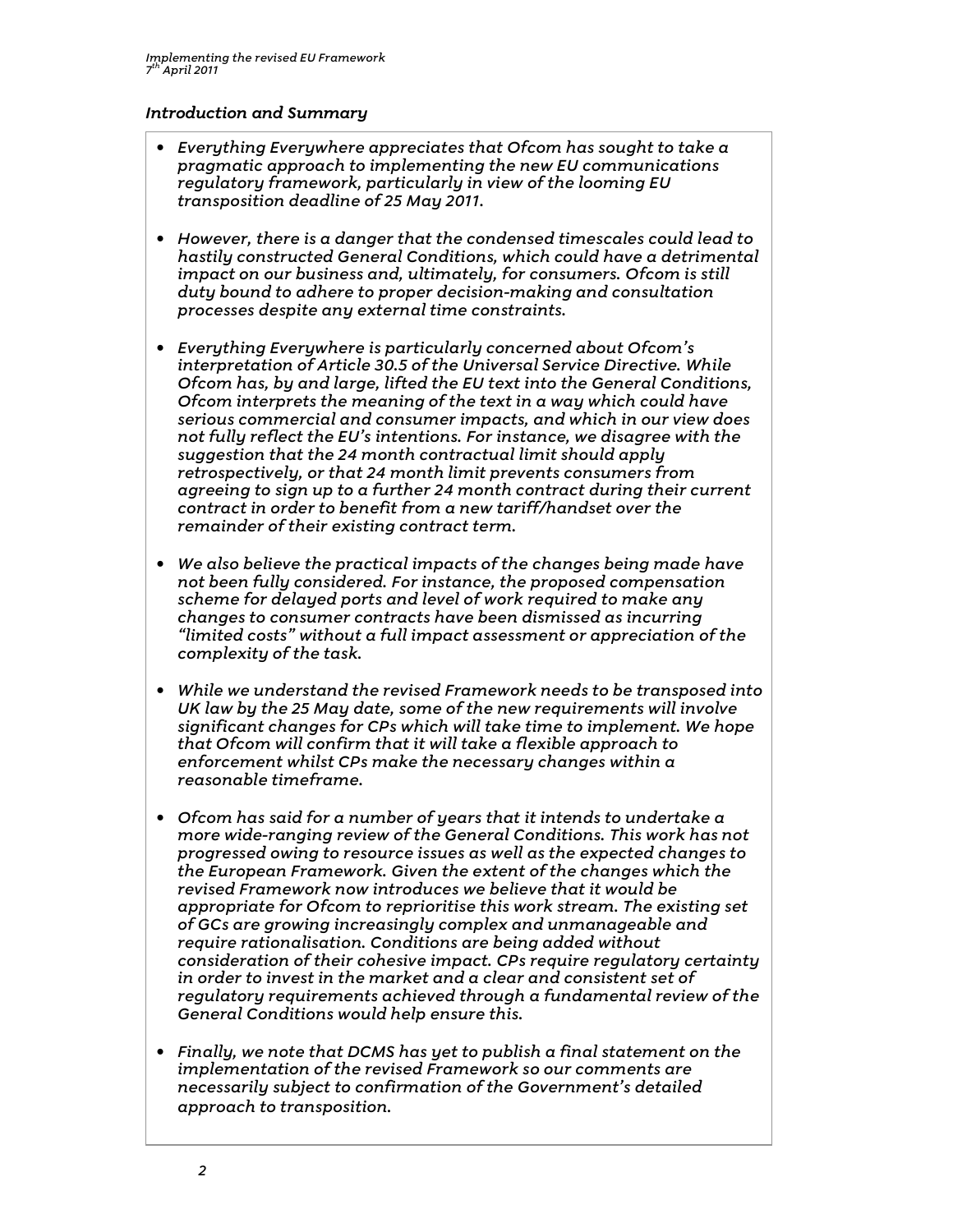#### Response

• Q1. Do you agree with our proposed approach to definitions?

Everything Everywhere has two concerns regarding Ofcom's approach regarding definitions:

- Ofcom's proposed removal of any Act-based definitions from the General Conditions is contrary to the requirements of transparency and good governance; and
- Ofcom overlooks that the proposed change of approach inevitably results in some significant alterations in the substance of regulation.

#### A. Reliance on definitions in the Act

Everything Everywhere understands Ofcom's rationale for relying on the definitions contained in the Act. However, its proposal to provide no definitions within the General Conditions overlooks that nowhere in the Act are the definitions Ofcom proposes to rely on set out as such. Furthermore, not only are the definitions not clearly set out together in the Act, but in many instances they are difficult to identify.

In the case of most General Conditions, their scope is only apparent once a chain of interlinked definitions has been researched for a number of defined terms. Without these definitions being easily available, this becomes extremely difficult. Consequently, Ofcom's proposed approach will result in regulatees being presented with a set of General Conditions the underlying meaning and extent of which is difficult to identify.  $\,$ 

This is not only irrational, but is bad regulatory practice – notably because it is hugely corrosive of the transparency of regulation. Everything Everywhere therefore proposes that Ofcom should (subject to (B) below) (i) continue to rely on the definitions in the Act, but (ii) reiterate these within a definitions section as part of the General Conditions.

We note that some definitions in the Act may change as a result of Government's transposition of the revised Framework (3.7). This opens the door to further uncertainty if definitions are not firmly rooted in the General Conditions as well. We appreciate that this may require more work for Ofcom in the short term (in terms of further changes that may be needed to the GCs) and timescales are short, but this is the appropriate way of ensuring clear definitions.

#### B. Unintended consequences of a change in approach

In adopting only those terms defined in the Act, together with such changes as are necessary in light of the Directive, a number of defined terms currently relied on in the present General Conditions will be lost.

In some cases, the impact of this may go further than the simple redefinition of a given term. This is the case for General Condition 12 – Itemised Bills.

While Ofcom is not in fact consulting on any changes to this condition, the new definitions to be adopted alter the scope of its application: the requirement for itemised bills will no longer apply to Public Telephony Networks only (and the PTN definition is limited to the provision of PATS services) but to public electronic communications services/networks also (i.e. data services). While Ofcom makes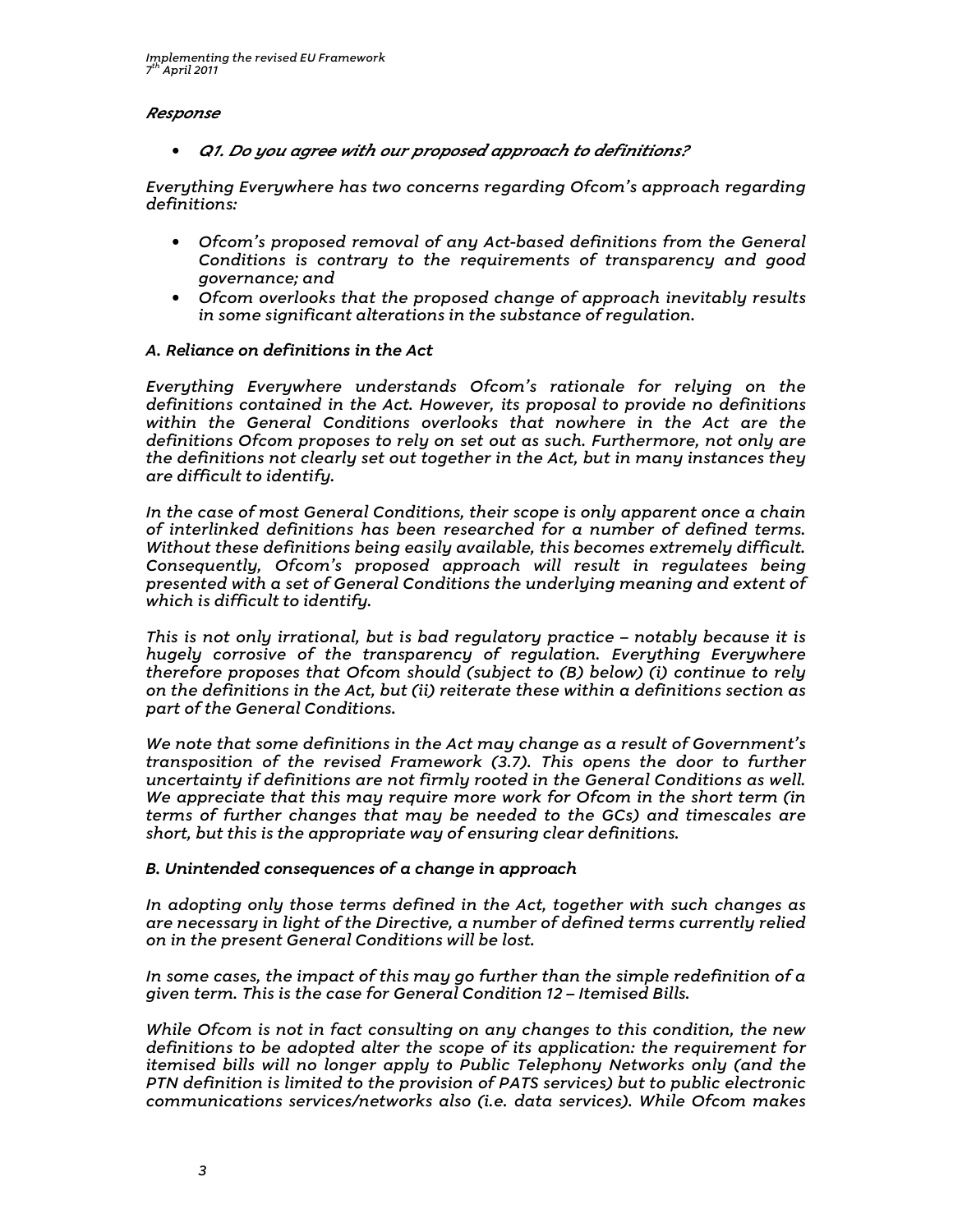no mention of this change as far as GC 12 is concerned, it is significant: Ofcom's proposed approach will extend the itemisation requirement to broadband services.

This is significant for two reasons:

i) It will require a significant change to billing systems

In almost all cases, fixed and mobile broadband services are not provided or charged on a per item/volume basis: there are no separate charges each time a browser session is started/Windows update downloaded/email received etc. Instead, these services are either inclusive within a wider package, provided for a monthly fee (subject to a fair use policy (FUP)), or (in the case of pay as you go services (PAYG)) provided for a fixed access fee. These general monthly or daily access charges are already billed clearly, and relate to the whole of the service provided (i.e. a month/day's internet access).

From both a consumer and provider perspective, there is therefore no meaningful itemisation beyond what is already provided. However, the changes to General Condition 12 suggest that each session or megabyte should be itemised as part of a bill.

ii) It will create no proportionate benefit to consumers

As noted above, access charges are already clearly billed. Further itemisation will add no benefit since the relevant charges are already broken down to the extent relevant to the consumer as regards the service they are purchasing.

Indeed, further itemisation will be harmful as (a) it will result in additional costs and (b) it will reduce transparency since it will result in consumers being provided with pages of irrelevant information regarding each time their phone/PC etc connected to the internet in any way whatsoever.

In informal discussions with Ofcom, Ofcom has said that the intention was not to extend the requirement to data services, particularly as this was not envisaged by the EU Directives. We would welcome a clarification to this effect in the amended GC, or in the accompanying Statement.

On a more general point, as Ofcom recognises that the changes in definitions could broaden the scope of the affected GCs, some of which are not the subject of consultation (3.18), we consider that Ofcom should clarify and provide additional guidance as to the intended scope of the new requirements.

• Q2. Do you agree with our proposal to add CEPT to the list of standardisation bodies?

We agree with the proposal to add CEPT to the list of standardisation bodies.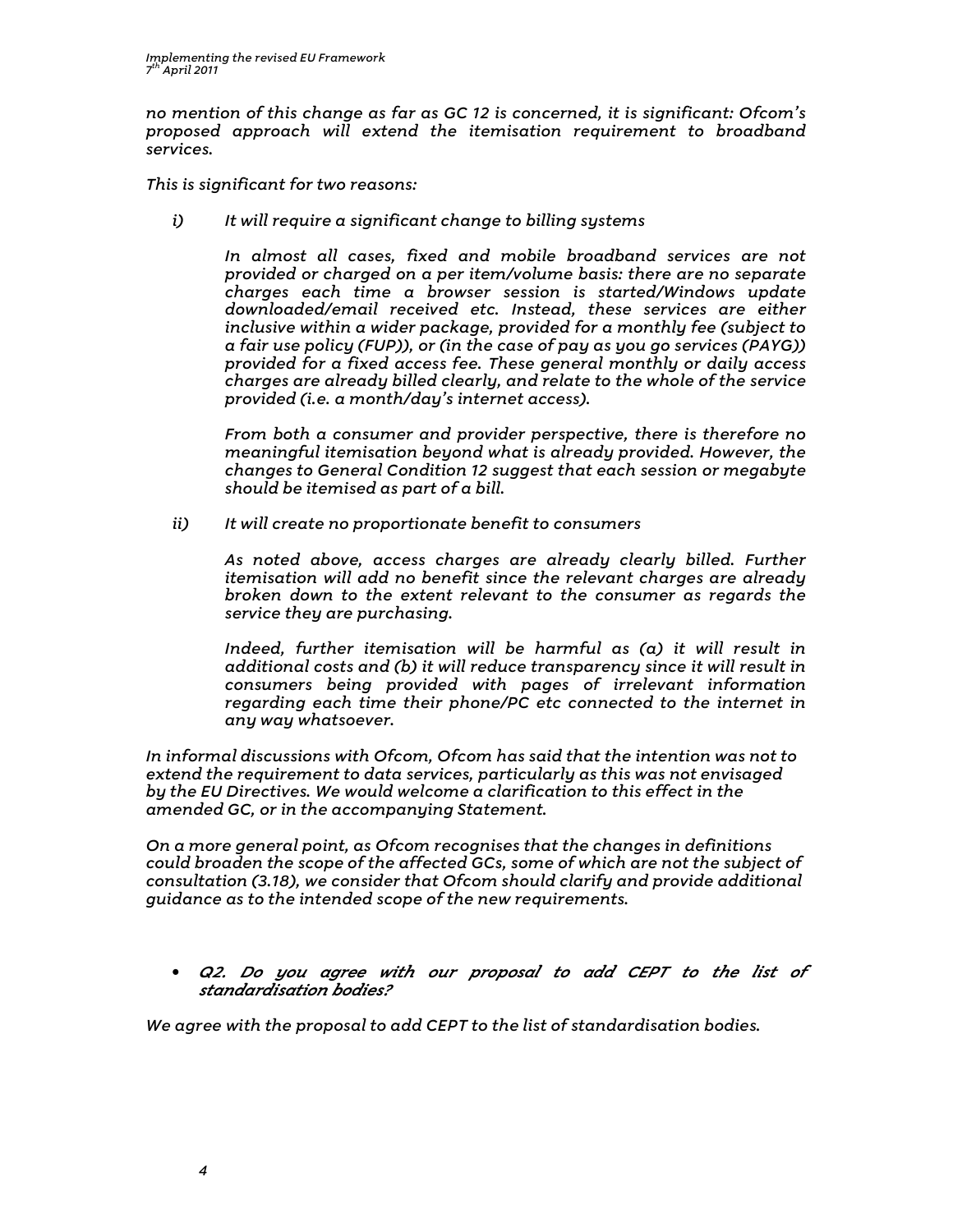• Q3. Do you agree with our proposals to extend the requirements of GC3 beyond 'fixed locations' and to require CPs to 'take all necessary measures' to maintain their networks and services and access to emergency services?

We note that Ofcom has simply sought to replicate the wording used in Article 23 of the revised USD and would agree with the extension of GC 3 beyond "fixed locations" and to require CPs to <sup>"</sup>take all necessary measures" to maintain their networks and services and access to emergency services on this basis.

We do note, though, that Article 23 of the amended USD applies to the "availability of publicly available telephone services provided over public communications networks" only. However, Ofcom's use of definitions in amended GC3 would extend it to cover all networks – voice and data. For instance:

- The newly amended GC3.1a) applies to "the proper and effective functioning of the PECN" without any limitation to PATS;
- New GC3.1b) similarly applies to "the fullest possible availability pf the Public Electronic Communications Network and Publicly Available Telephone Services provided by it"; and
- The definition of a Communications Providers in the GC is not limited to the provision of PATS services.

These new requirements go beyond the requirements of Article 23. We note that Ofcom has not considered the impact this extension of scope would have on stakeholders and therefore we assume that it is a drafting error rather than a desire to include non-PATS networks in remit. We would therefore request that Ofcom limit the scope of GC23 to reflect the requirements of Article 23 of the USD. If the aim was to include non-PATS networks, Ofcom needs to clarify its intentions and justify the extension of the Directive, including a cost benefit analysis.

## A. Clarity of meaning of "all necessary measures"

Ofcom has not set out what it means by "all necessary measures" and "fullest possible" availability. On the one hand, this reflects Ofcom's view that we already have commercial incentives to ensure the level of availability we maintain is in line with customer expectations and that no further regulation is required. On the other hand, it leaves some uncertainty if further explanation is not provided. We believe that Ofcom should clarify that existing processes and mechanisms to ensure the proper and effective functioning of the network at all times as well as uninterrupted access to the emergency services already meet these tests. Any subsequent guidance provided by Ofcom on this GC should consider the steps already taken by CPs to ensure their networks are robust and the burden that any additional requirement could place on industry if further extended.

Similarly, the revised Framework Directive includes new provisions relating to the security and integrity of networks and services (article 13 (a) and (b). Whilst Government is still considering the implementation of these provisions, we consider that GC3 goes some way to ensure compliance with these requirements already and this should be recognised by Ofcom.

We have summarised below the existing measures undertaken in this area already to support our position that no further regulation is needed in this area.

 $[\times] [\times]$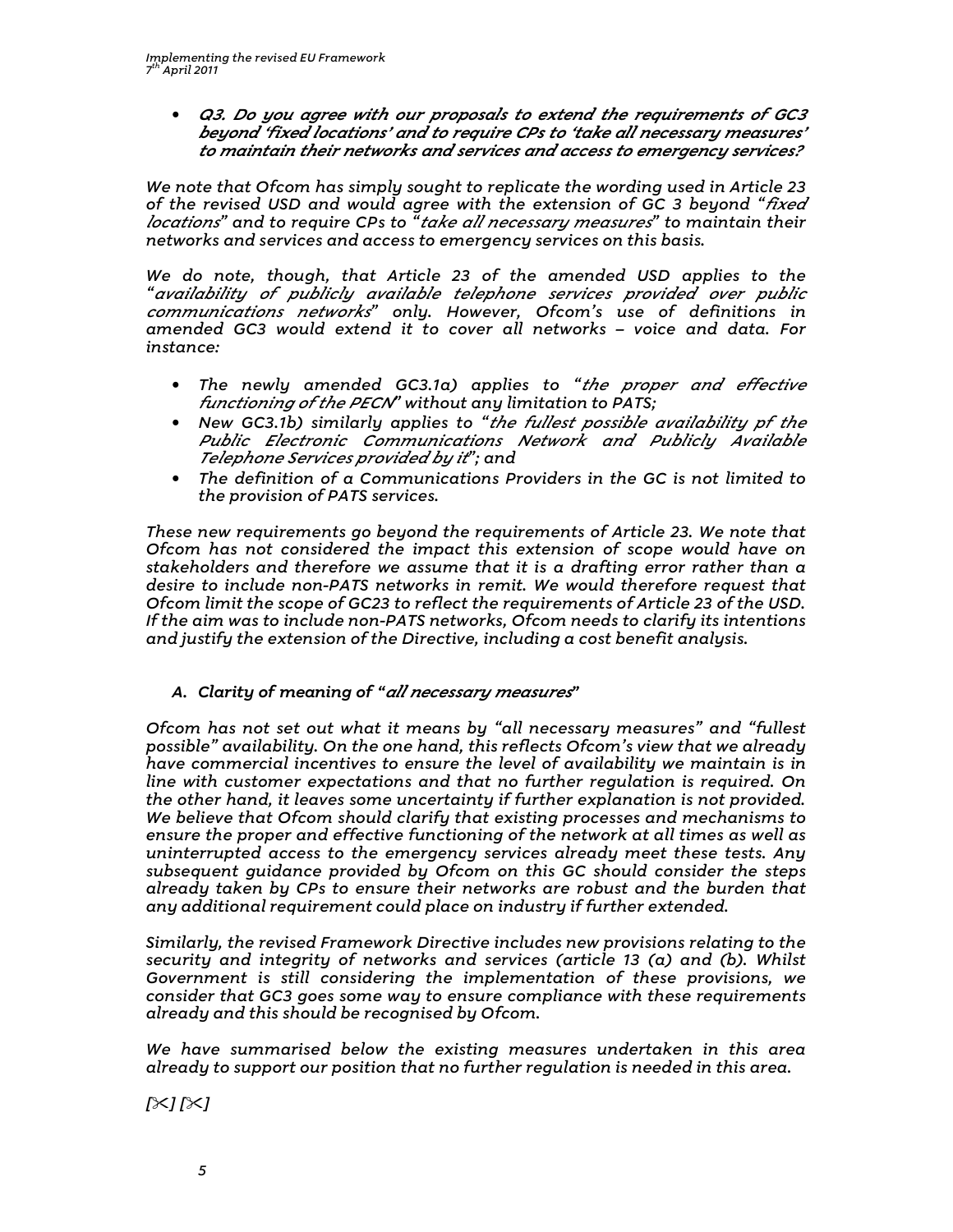We also note that there is some overlap between GCs 3 and 4, both of which deal with access to Emergency Services. In the interests of simplification, it may make sense going forwards to review this.

• Q4. Do you agree with our proposals for emergency call numbers - which includes amending the definition of CP and requiring that location information is provided free of charge, as soon as the call reaches the emergency organisations and is accurate and reliable (in line with our proposed high level criteria)?

Everything Everywhere broadly agrees with Ofcom's proposals for emergency call numbers. We fully support the new requirement on resellers to collect and pass on caller location information (CLI), rather than the obligation falling on mobile network operators.  $[\times][\times]$ 

We have two comments relating to Ofcom's reference to "technical feasibility" and the "high level criteria" for ensuring accuracy and reliability.

## A. Providing location information to the extent technically feasible

Everything Everywhere accepts Ofcom's interpretation of the continued exception to the obligation to provide location information where this is not technically feasible. However, Everything Everywhere believes that Ofcom's explanations at paragraphs 6.9, 6.10, 6.12 and 6.13 then miss this very point: while Ofcom attempts to be helpful in providing guidance about how it would interpret whether particular types of service may be caught by the obligation or not, it overlooks that this issue is in many respects technology neutral: just as in some instances it will not be possible to identify the location of a nomadic VoIP user, it may not be technically feasible to identify the location of a Femtocell.

In particular, Ofcom's assertion that where a service is being "provided at a principally fixed location" inherently recognises, yet overrules, the fact that even in these circumstances such a service may be used by the consumer at another location to that assumed. This also seems to contradict the EU's use of "networkindependent undertakings" to describe those services which may have technical issues with providing the same level of CLI: the EU's definition is not location specific (Recital 40 of the amended USD).

Everything Everywhere therefore believes that Ofcom should not provide technology specific guidance on application and enforcement since this is inherently liable to create both false carve outs and unfulfillable obligations. While Everything Everywhere agrees that it may generally not be technically feasible to provide location information in the case of nomadic VoIP services, Ofcom should neither assume that this is uniformly the case, nor that it is technically feasible for other novel services to provide this in all instances. The obligation to provide location information should apply uniformly to the extent that it is technically feasible, consistent with the meaning of the underlying obligation - it should not be distorted and fixed by a regulatory statement of what industry can and cannot technically achieve, particularly where this and the services provided are evolving rapidly.

B. Criteria for ensuring accuracy and reliability.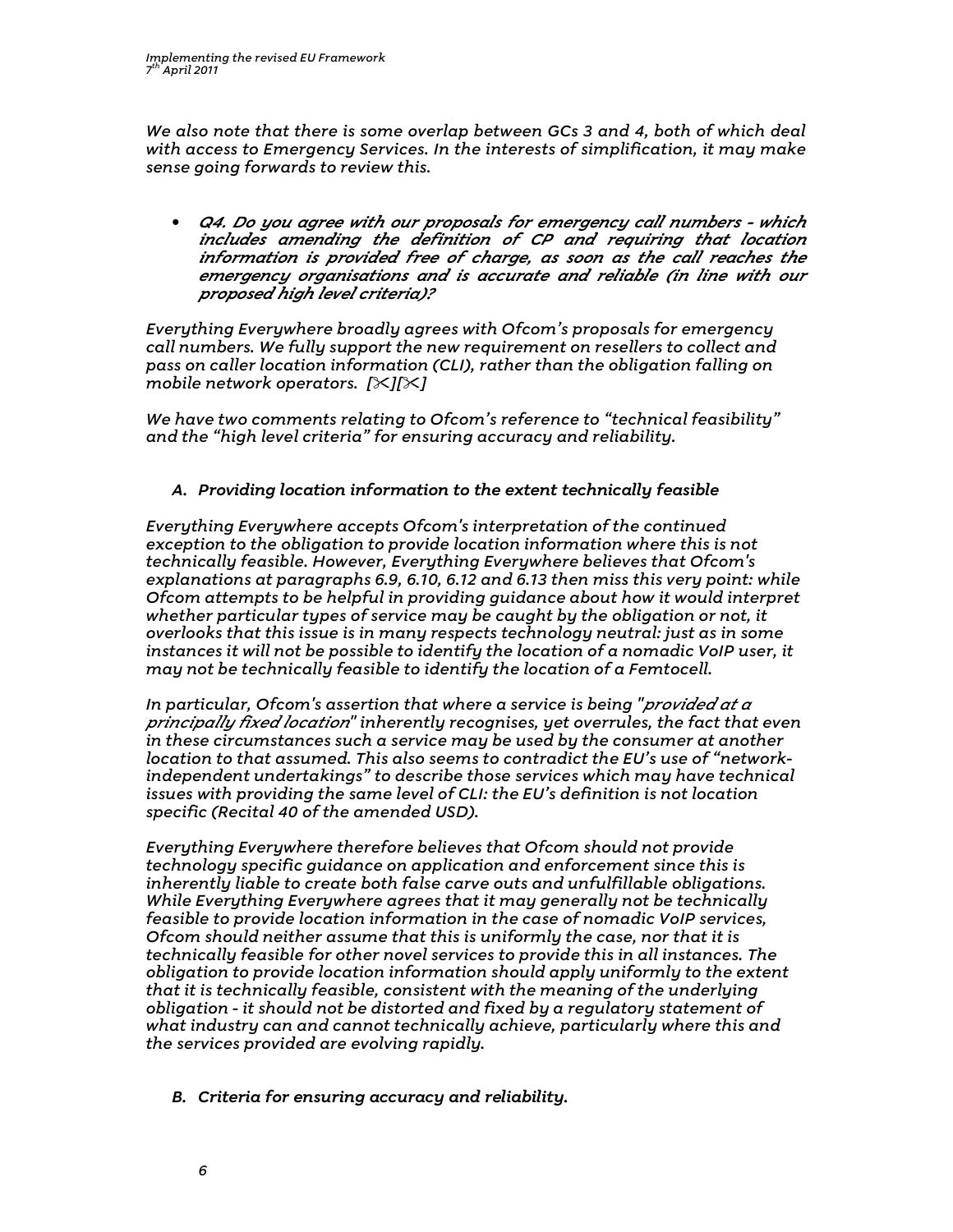Everything Everywhere agrees with the high level criteria for ensuring accuracy and reliability of CLI for fixed and mobile networks. We note Ofcom's suggestion at 6.31 that a more detailed set of accuracy and reliability criteria will be set out in due course. We would expect this to build upon the high level criteria, because this is how CLI is already effectively provided. However, we note the suggestion that CLI using GPS co-ordinates would also be considered at this stage. This is of concern for two reasons. First, there is no evidence that the existing solution for mobile is not sufficiently robust and causing consumer harm. Whilst this does not in itself mean that new technologies should not be investigated, it does raise a proportionality question and Ofcom will have to conduct a full and thorough cost benefit analysis before proceeding. Second, and relating to the above, we note that Ofcom only recently instructed Mott McDonald to carry out research on the provision of location information using GPS, and the recommendation was to not pursue the GPS solution further at this stage. We think it is premature to re-open this issue less than a year after that report was published. For example, the report concluded:

"Given that the requirement for enhanced location information does not have a high priority within the emergency organisations consulted, and that the costs of implementing a higher accuracy system would be high it has not been possible to demonstrate a clear cost-benefit justification for significantly modifying the existing regulatory arrangements. It should be noted that both the USA and Japan justified their changes purely on public safety and not on a direct cost-benefit case" <sup>1</sup> .

• Q5. Do you agree with our proposed approach to contract related requirements relating to the provision of additional information, the length of contracts and the conditions for termination?

While we appreciate that Ofcom has sought to replicate wording from the USD as far as possible, we are concerned that Ofcom's interpretation of the EU's intentions is incorrect, which could have a significant impact on our commercial interests and ultimately affect the services provided to consumers. We have considered the questions in detail from a legal and practical perspective and have provided comments on each of the new sections below.

- 1. Length of Contracts
	- A. Application of 24 month term to existing contracts

Everything Everywhere is concerned that Ofcom's suggested implementation of the requirement that contracts do not exceed 24 months would apply to existing contracts.

 $[\times] [\times]$ .

 $\overline{a}$ 

We consider that the proposed amendments to General Condition 9 should make it clear that the 24 month limit will only apply to contracts concluded after the implementation of the new General Conditions.

<sup>1</sup> http://stakeholders.ofcom.org.uk/binaries/research/telecoms-research/754519/mobile-locationassessment.pdf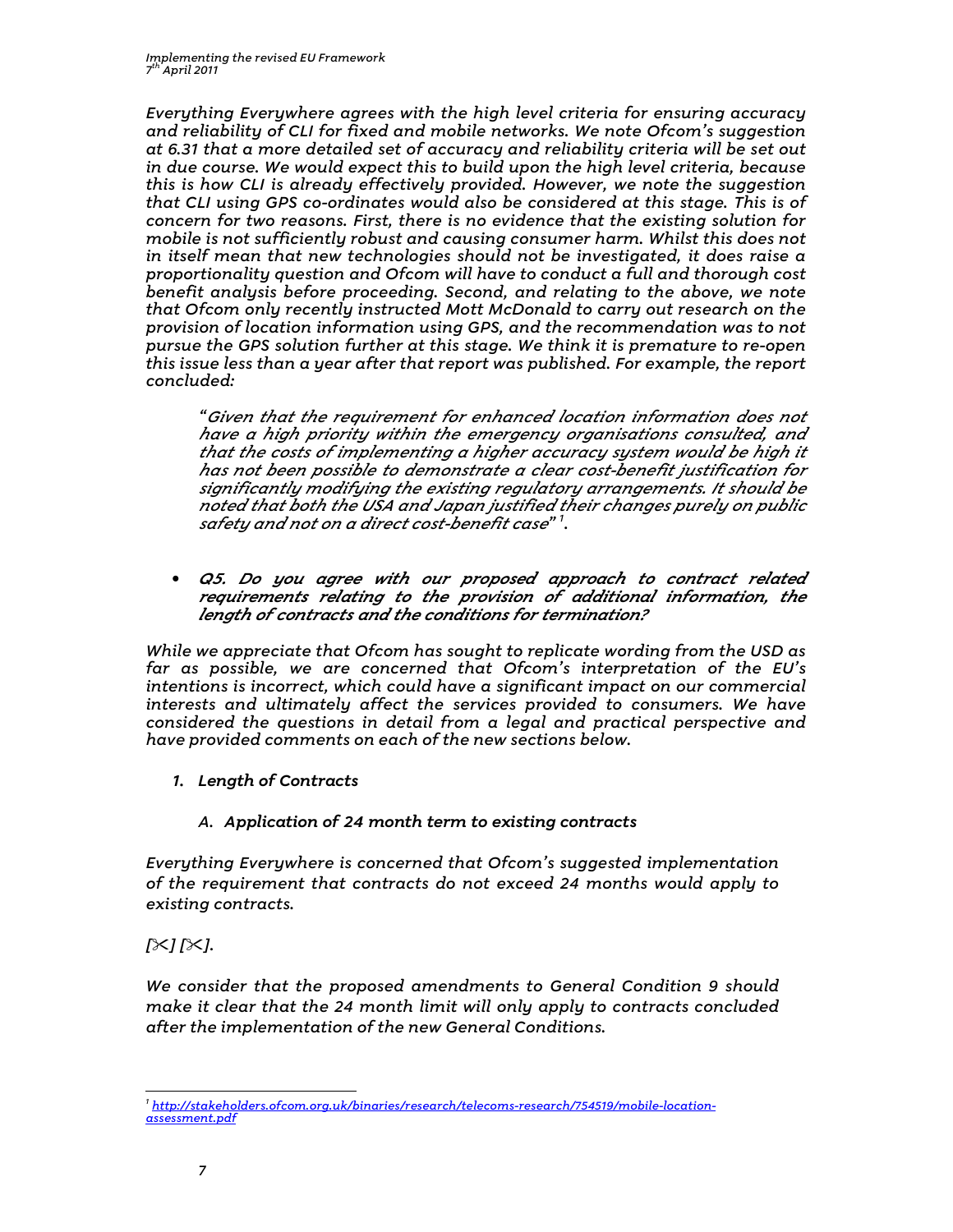First, as a matter of principle, the retrospective application of new legal requirements is highly contentious. It is a fundamental tenet of a fair and just society that the law and its application are predictable and objective, known in advance, and therefore enable persons acting under the law to understand beforehand what costs, consequences, benefits or privileges their behaviour may realise. Retrospective application of new laws is highly destructive of this. Article 7 of the European Convention on Human Rights prohibits the retrospective application of criminal laws which, while not directly relevant here, is significant given the punitive sanctions attached to breach of the General Conditions.

Generally there are only two sets of circumstances in which retroactive legislation is considered to be justified: (i) Indemnity Acts (legalising action which, at the time it was taken, was illegal (i.e. at times of war or emergency) and (ii) where a loophole is deliberately exploited in conscious disregard of the spirit, although perhaps not the letter, of the law (i.e. tax avoidance). It is manifestly not the case that either the consultation or existing retail tariffs are within the terms of these two exceptions.

Furthermore, it is against the legitimate expectations of both providers and consumers that Ofcom retrospectively amend the terms of an agreement entered in to by them, freely and in compliance with applicable law. This is of particular concern given Ofcom's enforcement powers and the consequences of failing to comply with the General Conditions: implementation of the nature proposed by Ofcom raises the prospect that operators that do not revoke a consumer's contract will be found to be in breach. Regardless of its sympathies for the arguments of providers, Ofcom surely cannot intend to place consumers in a position where they find themselves being told by their providers that their contracts cannot be honoured because of an Ofcom requirement that has no basis in the Directive (see below) and an interpretation contrary to general legal principles.

Second, even should the above be disregarded, Everything Everywhere sees no reason why, on the basis of the wording, spirit or intent of this amendment to the Universal Services Directive (USD), Ofcom should consider that this restriction should apply to existing contracts. The wording of the USD does not indicate any intent on the part of the Commission to require that existing contracts are modified to account for the new provisions. In fact, the use of the reference to "contracts *concluded* between consumers and undertakings...." instead of other possible references, such as to "contracts between consumers and undertakings" per se, suggests that the restriction is only intended to apply to contracts which are subsequently concluded between consumers and undertakings, and not to those which are *already* in existence. Furthermore, Article 4 of the USD Amending Directive (relating to transposition) makes it clear that national transposition is not required until 25 May 2011 – but makes no distinction between this and the date of publication in the Official Journal – namely 18 December 2009. There is therefore no basis to require that the 24 month limit should be applied retrospectively to a date earlier than 25 May 2011.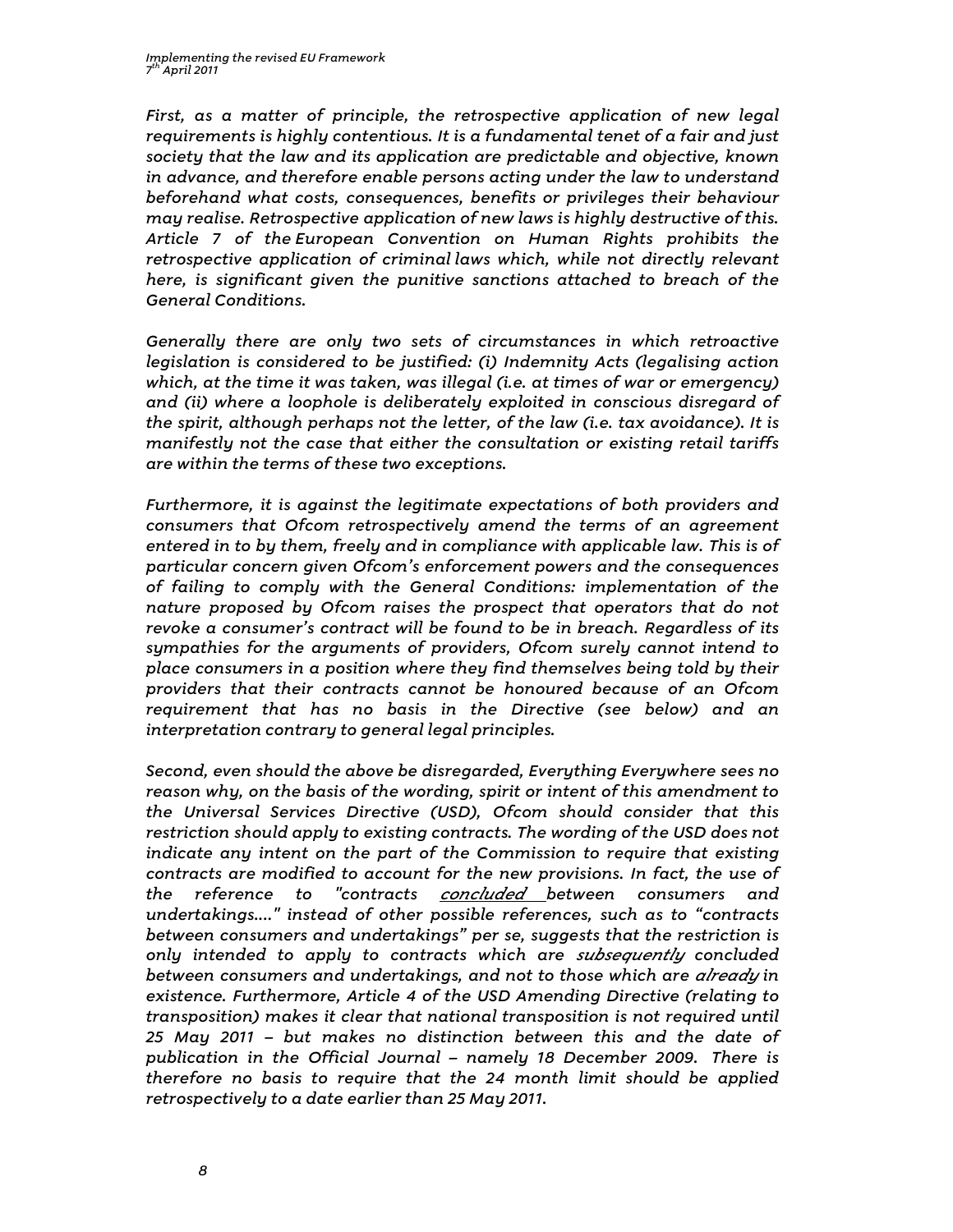Third, and more generally, there is nothing in the recitals to suggest that the current framework is enabling or creating consumer harm. Indeed, as Ofcom itself recognises, longer contracts are part of a commercial model that enables the provision of more expensive handsets to consumers. It is therefore not clear on what basis it would be necessary and/or proportionate to compromise the sanctity of contracts under which communications providers have given consumers contractual benefits over and above those that would have been given in return for shorter contractual commitments and to amend retrospectively the terms of freely entered into agreements to the uncompensated detriment of the affected communications provider.

In these circumstances, Everything Everywhere believes that Ofcom's assessment of the application of the section 47 criteria of the Act is flawed. In particular, we would note that:

- it is unclear that Ofcom's proposals are in fact non-discriminatory, since, as Ofcom is well aware, different operators have different customer profiles. Accordingly, the implication of any changes affecting contractual terms will vary among operators.
- $[\times] [\times]$ ; and
- it is unclear that the proposed changes are proportionate, to the extent that the destructive nature of any retrospective application to contracts entered in to before implementation is not balanced by any identified and greater benefit.

# B. Ofcom interpretation of "initial" contracts

As a general point, Everything Everywhere believes that Ofcom is extending the meaning of "initial" in Article 30.5 of the USD beyond the intentions of the EU lawmakers. A plain English reading of the Article would be that the EU is differentiating between an initial contract and any subsequent contract which the customer may choose to enter into. Ofcom, on the other hand, removes this distinction and applies the term to each contract as it is renewed, which seems somewhat incongruous and a contradiction in terms.

Everything Everywhere is concerned by Ofcom's "clarification" at paragraph 7.26 that "Ofcom considers that such an obligation will still apply where the consumer, while remaining with the same provider, enters into a new initial contract because they have a new phone or have changed their price plan."

Everything Everywhere does not believe that this clarification is in fact clarificatory, since it could be interpreted as stating either that:

a) any subsequent contract cannot extend the 24 month cap applicable to that customer's obligations; or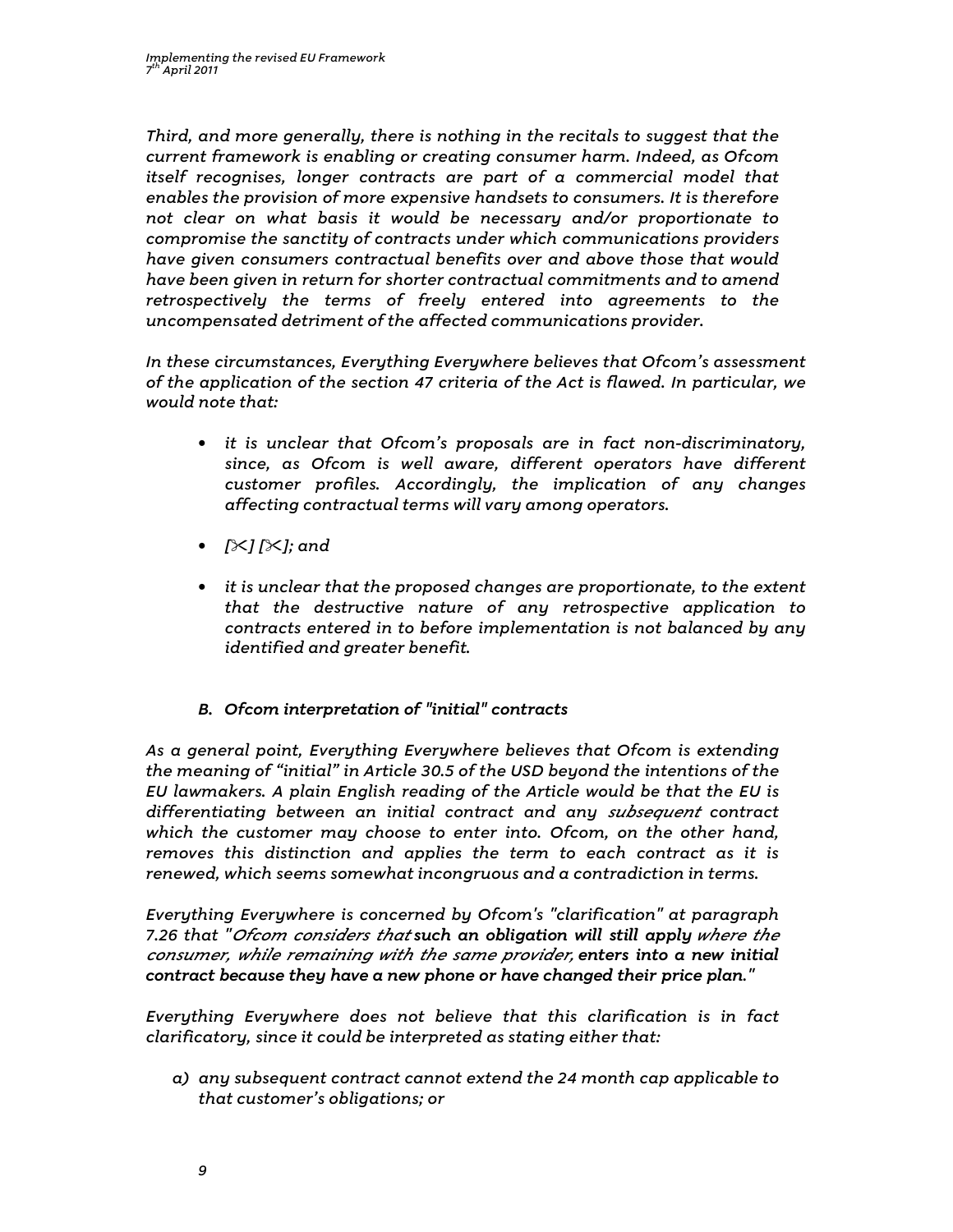b) any subsequent contract is subject to a fresh 24 month cap on the customer's obligations.

In the case of the former, Everything Everywhere has not been able to identify any basis for such a limitation within the terms of the USD. Should (a) be Ofcom's intention then its proposed implementation goes beyond what is required. If (a) is not Ofcom's intention, then it should make this apparent.

For its part Everything Everywhere considers that (b) is the appropriate interpretation of the provisions of the USD, notably given the context of the desire to ensure a functioning market for switching. The Commission's aim is not to prevent a consumer staying with the same provider for more than 24 months, only to ensure that a consumer is not prevented from changing providers if he or she chooses to. It is therefore appropriate that happy customers be able to repeatedly extend their contracts, including during the existing term (i.e. where they upgrade/change tariff/add new services etc part way through their initial term), up to 24 months at a time, while ensuring that unhappy customers are protected from being tied to the same provider for longer than their initial contractual commitment.

Everything Everywhere therefore believes that Ofcom needs to make it clear that implementation is to prevent any new contractual obligation being greater than 24 months, but not to preclude a contractual relationship being variously amended and extended with the effect that a customer may, within a continuous contractual relationship, remain with the same provider for more than 24 months.

That is to say, we believe that Ofcom should clarify that it does not intend to prevent the consumer benefits that will flow from allowing communications providers to, for example, offer a customer, who still has 3 months left to run on their initial contract, an immediate and early handset upgrade to a new 24 month contract, so long as the customer agrees at that point in time to enter into a subsequent contract. Ofcom should not require a customer to wait until the expiry of their initial contract before they can enjoy the upgrade. Customers may of course choose to upgrade to a contract of less than 24 months in length at this stage (and we would not prevent that), but they should not be precluded from subscribing to a subsequent 24 month contract at this point if they choose to take advantage of the better value packages that may be available with this contract length (and which may not be available at a similar price point with a shorter contract length). Of course, neither the initial contract, nor the subsequent contract, would ever be longer than 24 months in length.

 $[\times] [\times]$ 

C. Provision of Additional Information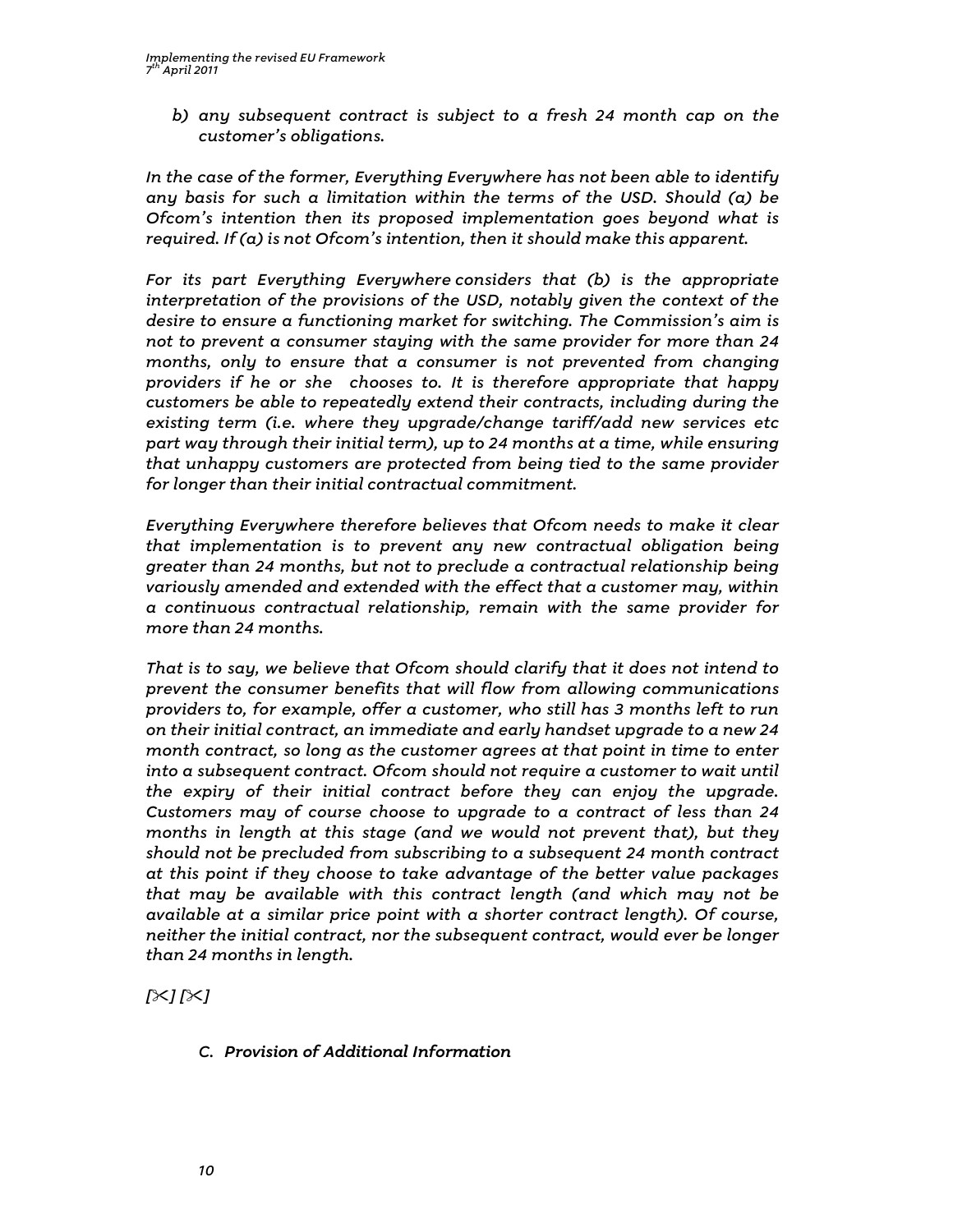Consistent with the above, Everything Everywhere similarly believes that Ofcom's position with regard to the provision of additional information in contracts must also apply on a forward looking basis only.

It is not appropriate to require that contracting parties amend existing terms to provide additional information. This is both for the reasons above and because there has been no assessment of how the insertion of new terms (providing the additional information) will affect existing terms, drafted with no view to the subsequent revision Ofcom now effectively proposes. For example, without reconciliation, provisions on Fair Use Policy will not interlink properly with the unforeseen clauses providing information on traffic management etc.

It follows that amending contracts in the manner suggested is highly irresponsible because it will create a large number of unforeseen legal complications, undermining the clarity of consumer contractual rights, and provider obligations etc. Again, this is relevant to the assessment of Ofcom's obligations under section 47 of the Act.

Furthermore, such retroactive application is not foreseen by the Directive, which provides that this information shall be provided to consumers "when subscribing to services" (article 20.1): the tense of the article clearly does not include the past tense, but relates to the present tense as of the time of implementation. Hence, the Directive foresees a new (enhanced) obligation to apply at the point of sale as of 25 May 2011. Ofcom's proposed wording provides for a potentially wider scope and therefore goes beyond the terms of the underlying basis of its proposals. This is supported by Ofcom's explanation at 7.5, "CPs should include the additional information set out in their contracts (both old and new)" – the clarification "both old and new" is not in the EU Directives. In this scenario it is unclear that Ofcom has properly assessed the application of section 47(2) of the Act, since the proposed requirement is neither objectively justifiable nor proportionate in the circumstances.

That being said, we would not oppose having to provide this information for enquiring customers; we just do not agree that this information is best conveyed via contractual changes. For example, we can provide this information on website FAQs. Indeed, it is our view that this information may be more accessible to the average customer if provided via our "Help and Support" portals.

Everything Everywhere is also very concerned that the changes required under proposed GC 9.2 are expected to be implemented by 25 May 2011. This is an unrealistic timeframe and Ofcom must not ignore the complexities of executing changes to terms and conditions to a customer base of almost 30 million customers. To assume that this can be achieved in one month (assuming Ofcom's statement is published at the end of April) is entirely unrealistic. This process would normally take at least 6 months. Ofcom must bear in mind that it is not a simple matter of changing the words or insert new ones – we must also design and execute a communications plan to our entire customer base so that they know to review the new terms. In view of the large number of customers and other communications which may have to be socialised over this period, these changes may have to be notified in batches. Ofcom also needs to remember that we will not only have to change the terms on our website, but we will also have to ensure all printed terms and conditions are updated and dispatched to all 700 Orange/T-Mobile stores, with old stock identified and removed. We will also have to allow time for our indirect partners to introduce these new terms into their collateral. We will also have to assist in implementation requirements for MVNOs as appropriate.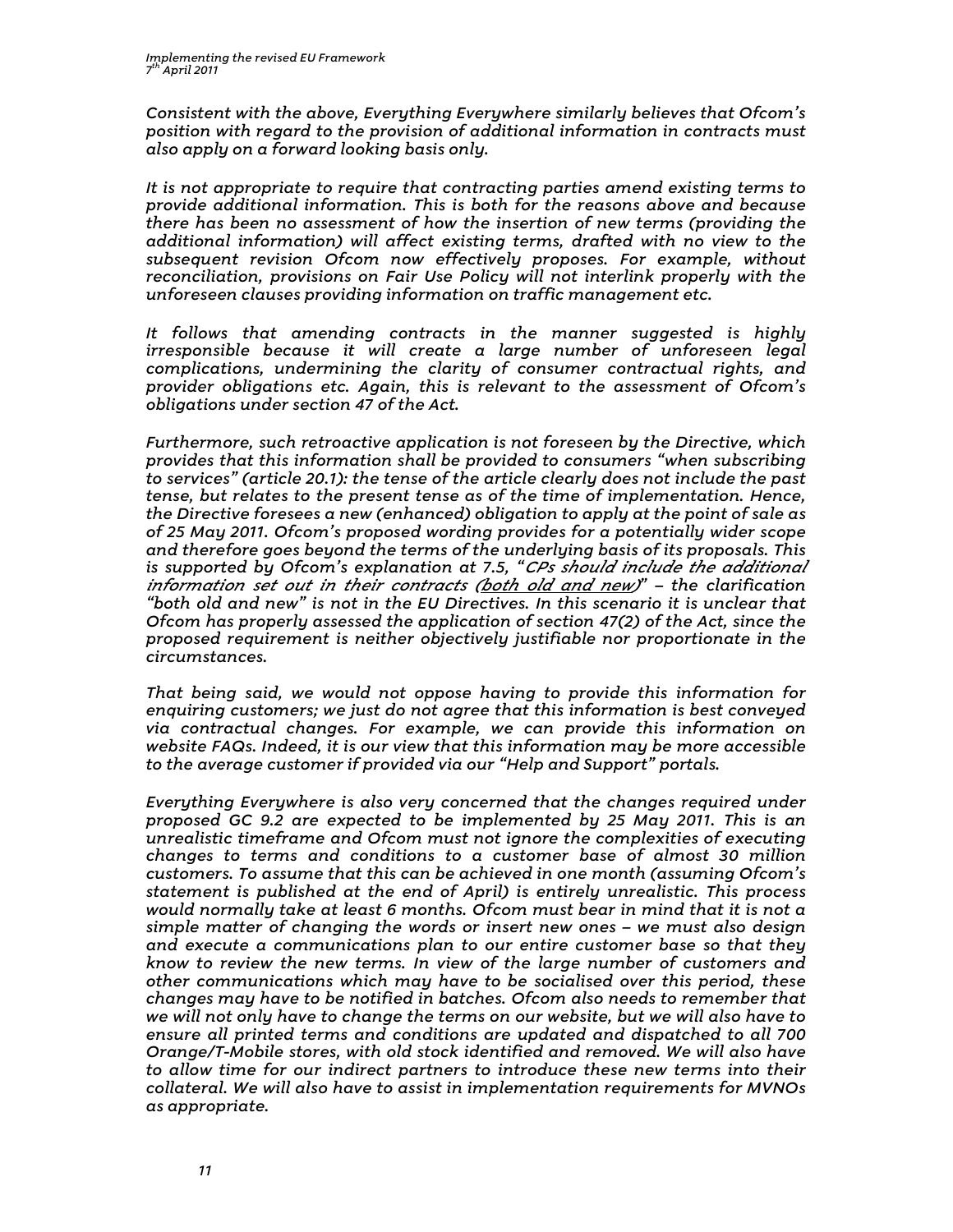We therefore entirely disagree with Ofcom's cursory assessment that there are "limited impacts" (7.7) for CPs in providing this additional information in existing contracts. We are concerned the process could actually be costly and disruptive. If Ofcom wishes to go beyond the intentions clearly set out in the EU Directives, it needs to conduct a proper cost benefit analysis on the impact of extending the requirement.

### D. Conditions for Termination – Ofcom implementation of additional provisions on switching

Ofcom proposes to amend GC 9 to provide that "Without prejudice to any minimum contractual period, Communications Providers shall ensure that conditions or procedures for contract termination do not act as disincentives for End-Users against changing their Communications Provider" (proposed GC 9.3).

While this is clearly a direct reflection of the terms of Article 30.6 of the USD, it is unclear to Everything Everywhere that the implementation of this additional obligation is either necessary or appropriate, and that it is therefore proportionate and objectively justifiable:

- necessary: Terms providing for these conditions and procedures are already set out in General Conditions 18 and 22. Beyond these, industry has a set of porting codes/manuals which are subject to Ofcom review and which include restrictions on port-reject codes (for example, PACs cannot be rejected on the basis of outstanding contractual payments). Ofcom has recently reviewed the mobile switching process and is in the process of reviewing the fixed switching processes. As such, these "conditions or procedures" are already subject to regulation and continued review. It follows that the current switching regime is already regulated by Ofcom both in form and substance, and that providers cannot (and do not) impose "conditions or procedures" that would infringe the proposed additional obligation, or would justify its imposition.
- appropriate: as noted above, the current conditions and procedures are already directly regulated by, and compliant with, the General Conditions. In addition to the terms of the existing GCs, Ofcom also has powers to investigate and prosecute unreasonable terms under the Unfair Terms in Consumer Contract Regulations (UTCCRs). It follows that, with a variety of present powers, the replication of existing obligations and powers, through the provision of a fourth legal mechanism, is inappropriate, not only because it is unnecessary but because it creates further complication to the existing regime and undermines transparency by the needless increase in and replication of regulation.
- proportionate and objectively justifiable: in light of the above, Everything Everywhere believes that the proposed insertion of GC9.3 is neither proportionate nor objectively justifiable. Ofcom should therefore remove the proposed wording. Should Ofcom consider that the terms of the existing General Conditions do not meet the requirements of USD 30.6, then it should review the terms of GCs 18 and 22. There is no reason to distinguish between the implementation of USD 30.6 and other requirements of the new framework, and therefore no basis to justify the copy/paste of the former, as opposed to the more nuanced review and amendment of other General Conditions similarly concerned by the revised framework.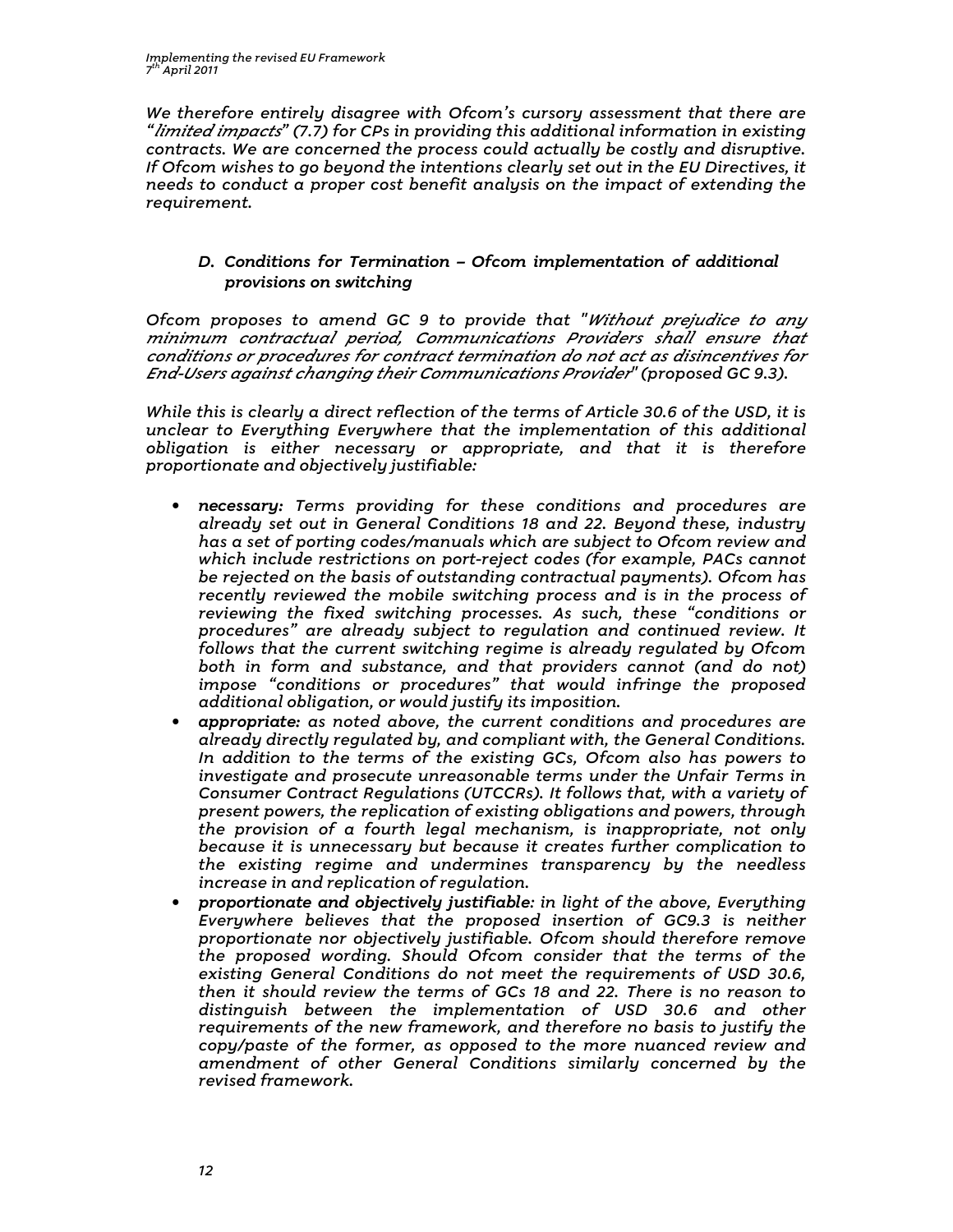### E. Contract change notifications

Everything Everywhere fully supports Ofcom's conclusion that a reference to "material detriment" should be maintained, with regard to when a customer can invoke their right to terminate, to ensure proportionality, clarity and consistency with UK Consumer legislation.

Ofcom states in 7.14 that notifications should at least be in a form which subscribers can reasonably be expected to read and for these to be expressed clearly and intelligibly and given due prominence. We agree that these principles should be adhered to. We also agree that Ofcom should not prescribe the precise form of these notifications as customer communication is a key market differentiator and CP marketing teams are the experts in communicating complex information to our customers.

However, in 7.15, Ofcom goes on to explain the types and format of communications that Ofcom would deem appropriate for the notifications. We would suggest that Ofcom either deletes these examples, or clarifies that alternative and new forms of communication can also be used (e.g. SMS). Ofcom should avoid issuing guidance which stifles innovation in customer communications formats. Precisely how changes are communicated (e.g. via letter, email or SMS) should be the domain of the CP.

• Q6. Do you agree with our proposals to ensure equivalent access to the emergency services for disabled users and to mandate the provision of Emergency SMS?

Everything Everywhere is fully committed to ensuring equivalent access to our services and takes an inclusive approach to service provision. We therefore support the intention of Ofcom's proposals.

As Ofcom is aware, however, we are disappointed at the approach Ofcom has taken in mandating the provision of Emergency SMS. We absolutely support the provision of this service and had already committed to continuing to provide it voluntarily. We were therefore disappointed to see that, owing to the success of this self regulatory initiative, Ofcom felt the need to mandate the service under GC 15, especially as this was not discussed with industry beforehand. We believe this has sent a negative message to industry about the purpose and validity of self-regulation.

In terms of the wording of the regulation, we agree that the 999 SMS measure should sit within GC 15, which relates to the provision of services to citizens with disabilities, rather than GC4 relating to access to emergency services more generally. However, Ofcom's proposed amendment employs the "End Users" definition without qualification. As such, although Ofcom states that (para 8.1) the provision of an emergency SMS service is "*in order to help promote equivalent* access for disabled end-users", the effect of Ofcom's proposal would be to require the provision of 999 SMS to all users. This would be a significant extension to the requirements of the Directive and to Ofcom's own stated intention, and therefore appears to be unnecessary and disproportionate. Also, it is not clear that the Emergency Services have been consulted on such a proposed scope nor that they would welcome the extension of this service beyond those for whom it was deemed necessary.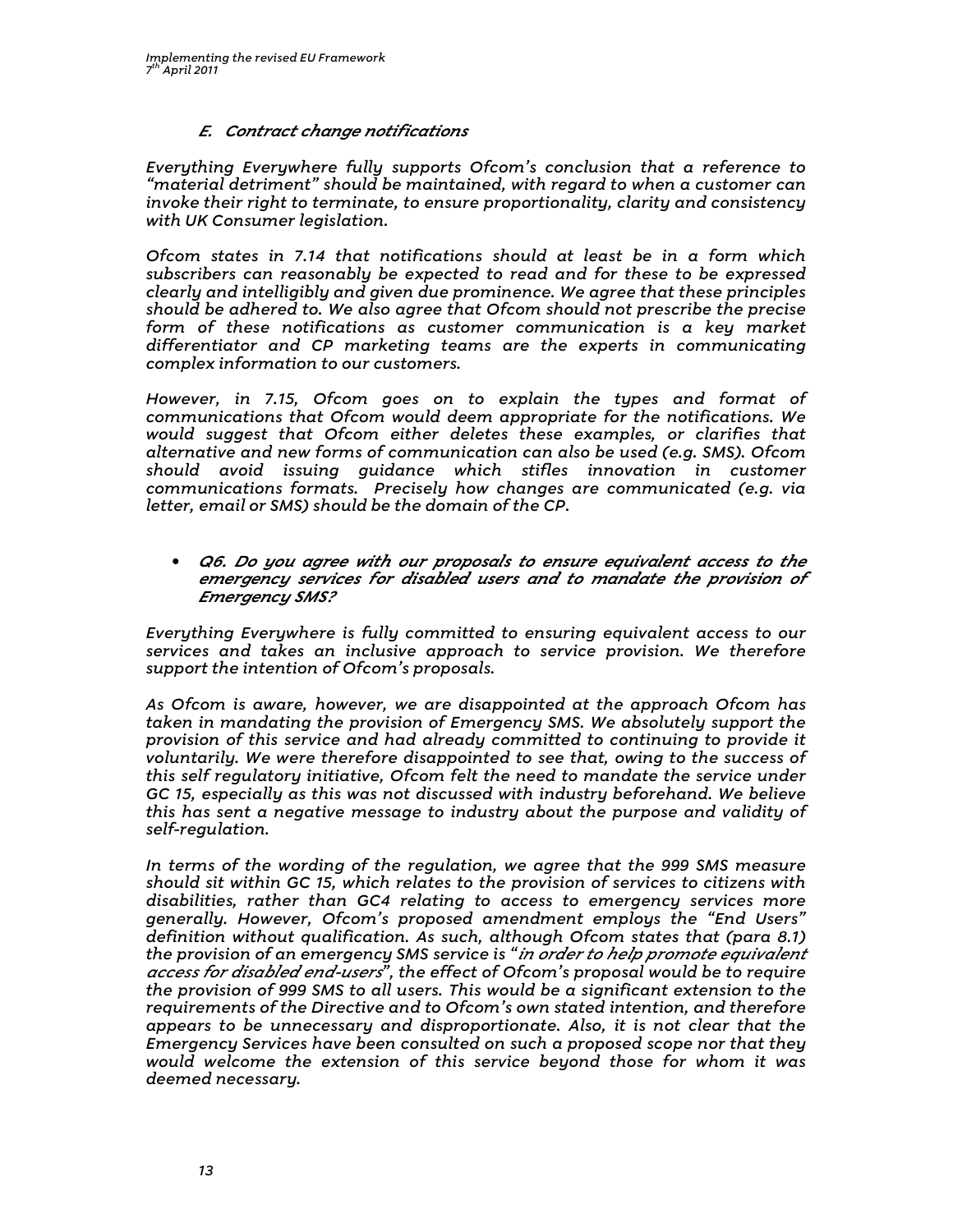Everything Everywhere therefore believes that Ofcom should amend the proposed scope of the 999 SMS requirement in order to ensure that it relates only to those customers for whom the service is relevant (customers registered to the service with hearing or speech difficulties). This would be consistent with the other requirements in GC 15, for example, the requirement to provide free Directory Enquiries applies to End-Users who are visually impaired or otherwise disabled as to be unable to use a printed Directory.

Everything Everywhere would also suggest that Ofcom consider the impact of mandating 112 SMS before proceeding with this requirement. This service is a UKbased standard. It can only be provided on a UK SIM, as a UK number is required for registration and because it is not available through international roaming agreements (8.10). While we appreciate Ofcom's duty to promote 112 access, the text service is designed for use in the UK only, is not promoted or available abroad, and is still a relatively new service. Moreover, as this is still a new service, 112 SMS should be kept under review rather than mandated for the time being.

Everything Everywhere understands that this is the first of several reviews of GC 15 expected over the course of this year. We look forward to engaging in these discussions, to ensure that the regulated services we offer for customers with disabilities are still fit for purpose. Any new requirements, particularly where they prescribe technology specific solutions, should only be mandated where there is a clear equivalence gap that mass market services are unable to satisfy. Everything Everywhere puts inclusiveness at the heart of our business and it is important that we review GC15 in light of the amendments to the revised European Framework and changes in technology and customer behaviours.

• Q7. Do you agree that given the existing measures that are in place to help disabled users to access 116XXX services, it is not necessary to make further changes to GC15 in this respect?

Everything Everywhere agrees with the conclusion that, given the existing measures that are in place, it is not necessary to make further changes to GC15 to help disabled users to access 116XXX services at this time.

• Q8. Do you agree with our proposals on conditions for transferring the rights of use of telephone numbers and also for granting their use for a limited period of time?

Everything Everywhere agrees with the proposed changes to GC 17. The changes reflect current working practice and there does not appear to be any material difference to the number allocation process. We would just note that, the withdrawal of telephone numbers at the end of the limited time period should not be made without consideration of the needs and representations of range holders (e.g. requests to extensions in allocation periods). In other words, Ofcom must carefully assess the impact on and preferences of allocatees first. This is necessary for market and investment certainty.

• Q9. Do you agree with our proposals on the one working day requirement in relation to bulk mobile ports and in relation to fixed porting? If not, please explain why?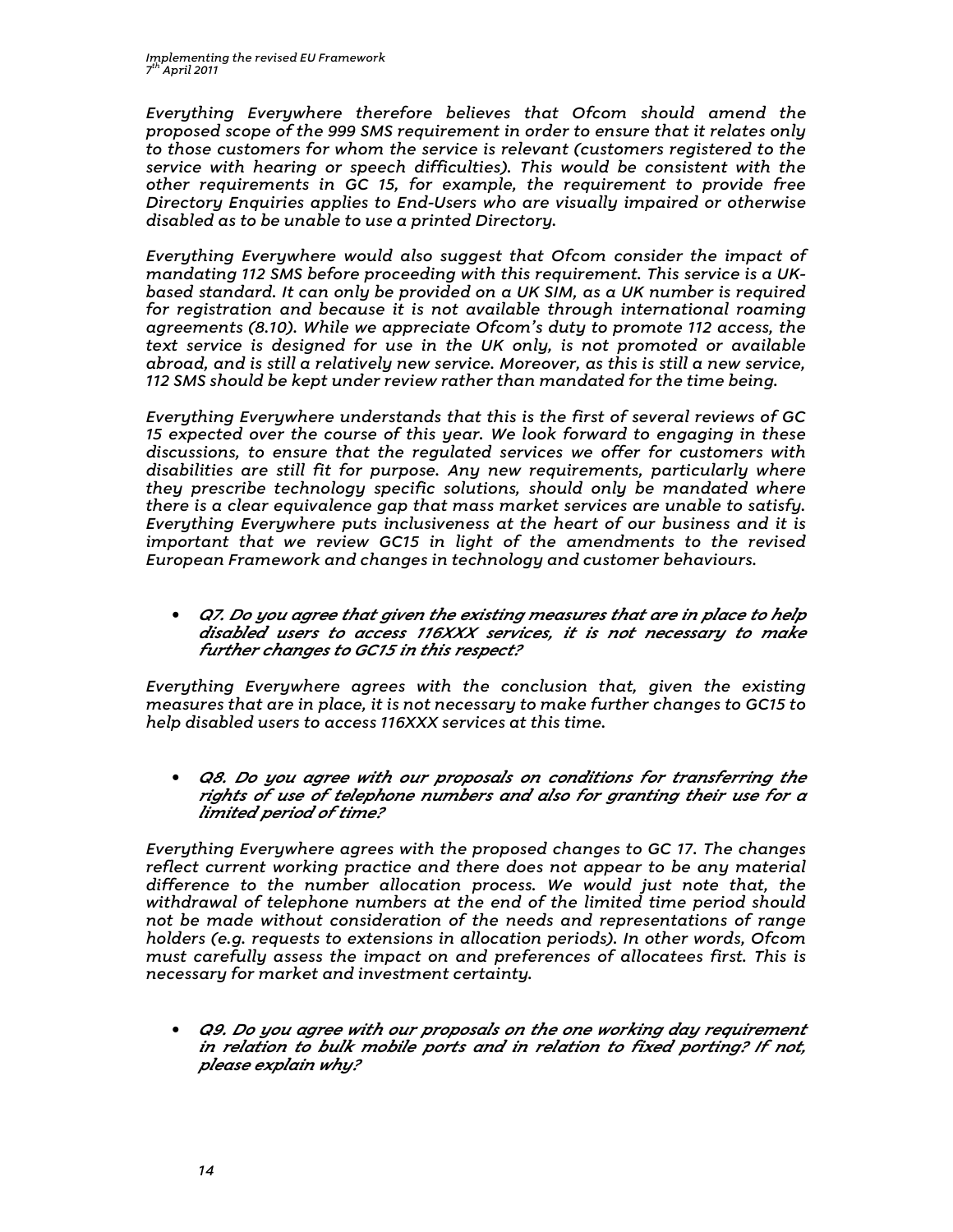As Everything Everywhere has stressed in the past, individual consumers and businesses alike value a seamless and smooth port process over a faster one. This is also supported by Ofcom's own evidence, which shows that consumers are generally happy with port lead times and indeed already think they are faster than they are in practice. In the corporate world, however, a smooth and coordinated porting process is even more important.

We agree that the requirement to issue PACs immediately over the phone or via SMS within 2 hours should not apply to bulk ports (10.33). It would be detrimental to the interests of business subscribers to require immediate PAC issuance as account holder verification is essential.

### $I \times I \times I$

Our frustration lies in the fact that this staggered approach to changes to GC 18 in quick succession has led to additional costs being incurred by Everything Everywhere. This potential outcome was flagged to Ofcom at the time of the initial consultation.  $[\times]$  [X]Indeed, the Directive could not have been entirely clear if Ofcom did not feel it could include bulk porting in scope in July 2010 alongside changes to consumer porting.

## $[\times] [\times]$ .

Ofcom suggests at 10.32 that bulk ports should occur within one day of a PAC being provided to the Recipient Provider over the telephone. While we understand that the porting process should happen within one day of agreement between the Recipient and subscriber, we do not believe that it is proportionate to require that PAC requests be accepted over the telephone. This is particularly important for the business environment where logistical requirements may be complex and where certainty is required that the requestor is indeed the account holder. Recipient Providers should continue to be permitted to ask that porting requests be submitted in writing.

We also note there is a typo in new draft condition 18.4. This states that the requirement is subject to paragraph 18.2; it should instead refer to 18.3.

We do not disagree with the approach taken to reflect the one day porting requirement for fixed line porting, but we do note Ofcom's admission that a donor led porting process is inherently faster than a recipient led process. At 10.42, Ofcom notes that a recipient led process may be slower, because the authentication and verification of the customer happens AFTER the porting process has commenced. More generally, we are encouraged by Ofcom's recognition that the one day porting obligation must necessarily commence after the consumer protection/verification measures have been completed. This is an important consideration which Ofcom has otherwise carelessly omitted when assessing changes to porting/switching processes.

#### • Q10. Do you agree with our proposed approach to the porting compensation scheme requirement?

Everything Everywhere has concerns that Ofcom has not properly considered how a compensation scheme might work in practice. This means that each CP may implement their own scheme, only to discover in 6-12 month's time that a lack of consistency means that further change is needed though Ofcom intervention. Having to implement yet another scheme within a year would be expensive and an inappropriate use of valuable resources.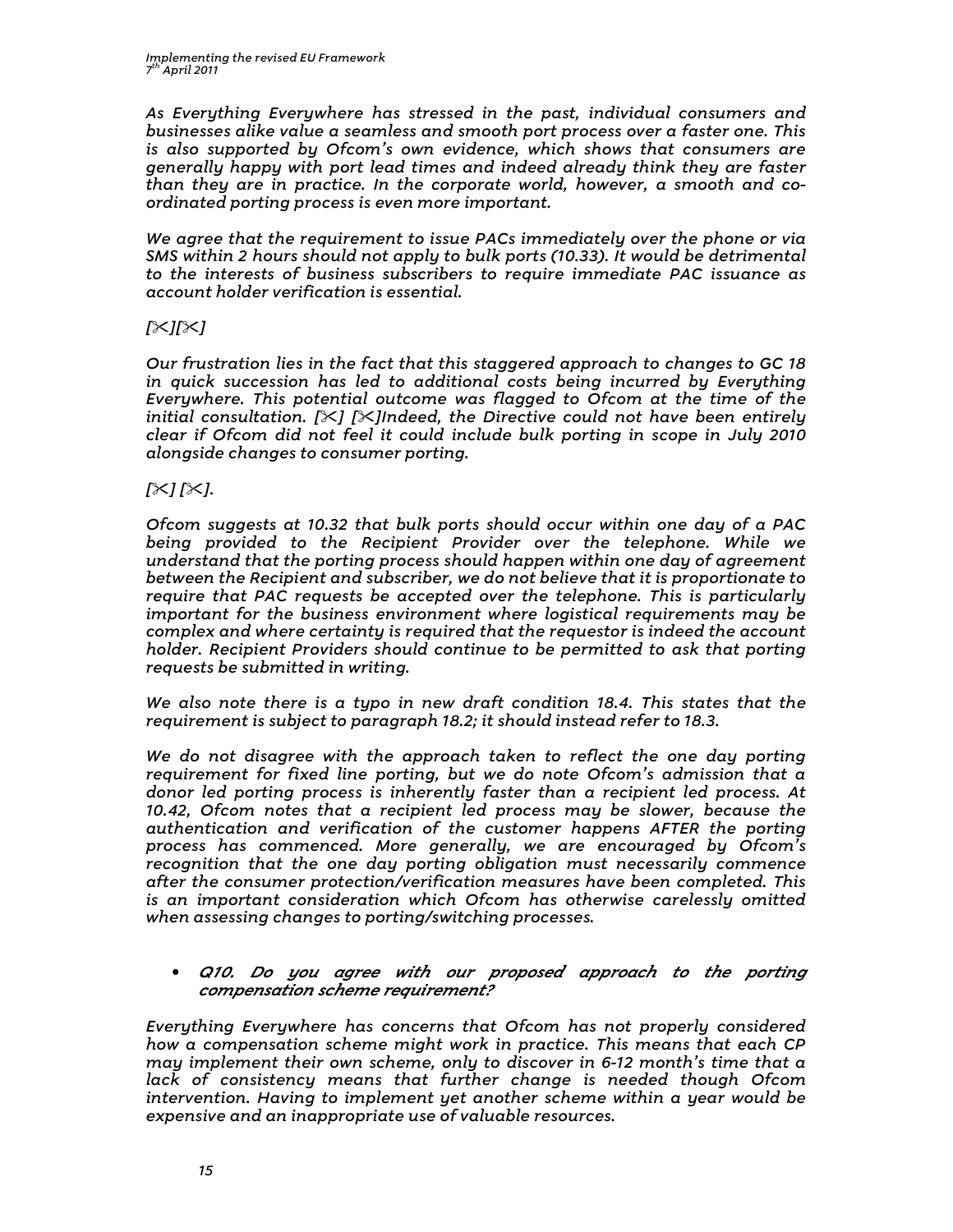We understand that Ofcom is seeking to implement a simple scheme, which fits smoothly into the existing consumer complaints process. While, we support these principles, we believe that Ofcom needs to issue further guidance on how this scheme would work fairly for stakeholders in practice. Simply assuming that the CP who is found to have caused the loss of service or who has most incentive to appease the customer (e.g. the recipient) will compensate any customer who complains is unsatisfactory. The risk is that the more customer friendly and proactive providers will foot the bill on behalf of industry by always seeking to resolve the issue with the customer through compensation whether or not they were at fault.

We also believe that guidance is necessary, because there are a number of potential complexities involved in determining who is responsible for any delay in porting, especially where more than two CPs are involved in the process. There are currently 2 ADR schemes in operation in the UK. It is therefore entirely possible that the two or more CPs involved in any given scenario may belong to different ADR schemes. How do the ADR schemes decide who has jurisdiction over a particular case? How does the consumer know where to go if the CPs cannot agree where the fault lies? What if the issues lies with a third party (e.g. Syniverse)? Indeed, how can CISAS/Otelo impose a decision on a non member scheme? Who would be responsible for paying the CISAS case fee (for example, if EE is deemed not to have been at fault by CISAS, we would still be required to pay the substantial CISAS case fee)? These are all fundamental questions which need to be addressed before the compensation scheme can be rolled out. We do not believe that Ofcom can impose a scheme before discussing and resolving these questions with stakeholders and the ADR schemes.

We also believe that the scope of the compensation scheme has not been sufficiently defined. From the information contained within the consultation, it is not clear precisely what is covered by the scheme and what is not as the term "abuse" has not been defined. Ofcom must be clearer that the compensation scheme aims to compensate consumers for delays in and abuses of the porting process which result in a customer losing service. In the case of mobile, where the switching and porting process can and do happen separately, it is rare that a customer suffers a loss of service during the transfer. Therefore, compensation should only be payable where there is a delay in number portability that actually results in a loss of service i.e. an inability to make outgoing calls or receive incoming calls on either the temporary number or the ported number. There may be inconvenience caused to consumers from not being able to receive calls on the old number. However, the compensation scheme is designed to compensate for the direct losses arising from complete loss of service owing to a failed port and not consequential losses.

We are also concerned that Ofcom has not fully considered how such  $a$ compensation scheme might work in a business context, particularly in view of the fact that such matters are likely to already be covered in business contracts. There may therefore be a conflict between the compensation scheme and existing arrangements contained in service level agreements. This could cause confusion and unnecessary duplication. Where provisions are included in service agreements already, this additional requirement need not apply.

It should also be clear from our comments above, that we do not believe a one month timescale is feasible to implement this scheme. Even if it were just a matter of adapting the existing ADR schemes to incorporate porting compensation and the publication of this arrangement on our website, this would still be entirely unrealistic given the time needed to draft the policy and to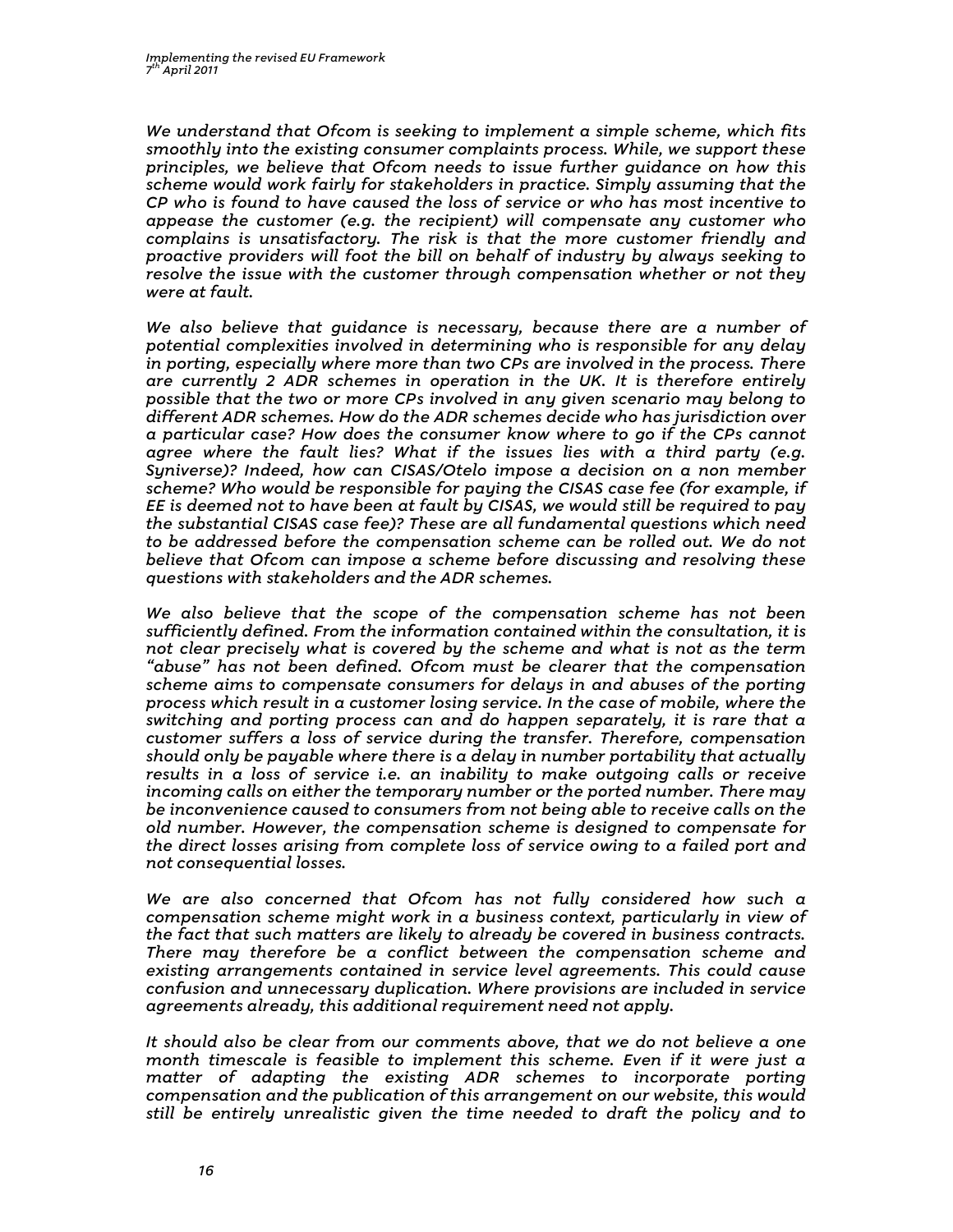ensure all relevant agents are informed of the process so as to be able to apply it. The ADR schemes would also need to be involved in the implementation process and we would need to ensure they were comfortable with any final defined process.

• Q11. Do you agree with our proposed approach on requirements relating to ensuring access to all numbers within the Community, the charging of ETNS numbers and calling the hotline for missing children on 116000?

Everything Everywhere has some concerns that Ofcom's implementation could lead to unintended consequences and/or could be more clearly drafted. Also, there are areas where Ofcom is unnecessarily trying to do too much too quickly, for example in relation to draft GC 20. 3.

#### A. Access to other numbers in the EU

Everything Everywhere is concerned that the intentions of the EU Directives are not properly reflected in the current wording of the re-drafted GC 20 - namely ensuring access to numbers in the numbering plans of other EU Member States.

Recital 46 to Directive 2009/136/EC makes it clear that the purpose of Article 28 of the USD continues to be about cross-border access to numbers and services:

"A single market implies that end-users are able to access all numbers included in the national numbering plans of other Member States and to access services using non-geographic numbers within the Community, including, among others, freephone and premium rate numbers. End-users should also be able to access numbers from the European Telephone Numbering Space (ETNS) and Universal International Freephone Numbers (UIFN). Cross-border access to numbering resources and associated services should not be prevented, except in objectively justified cases, for example to combat fraud or abuse (e.g. in connection with certain premium-rate services), when the number is defined as having a national scope only (e.g. a national short code) or when it is technically or economically unfeasible. Users should be fully informed in advance and in a clear manner of any charges applicable to freephone numbers, such as international call charges for numbers accessible through standard international dialling codes." (emphasis added)

We therefore believe that the words "outside of the United Kingdom" which are currently contained in GC 20.1 continue to be appropriate to be included in this GC and that other contextual amendments need to be made to GC 20.1 in order to retain its intended cross-border application (e.g. changing the reference to the National Telephone Numbering Plan, which is a defined term in GC 1, to a lowercase reference to "national telephone numbering plans").

We further note that the words "regardless of the technological devices used by the operator" add an undesirable level of ambiguity as to which "operator" is being referred to. We believe that removing these words from GC 20.1(b) makes the obligation clearer, without suggesting any technological restrictions.

We also note that, as they appear in Article 28, the words used in GC 20.2 are in fact a limiting qualification on the obligations in GC20.1. We therefore consider that confusion regarding this interrelationship may be created by giving this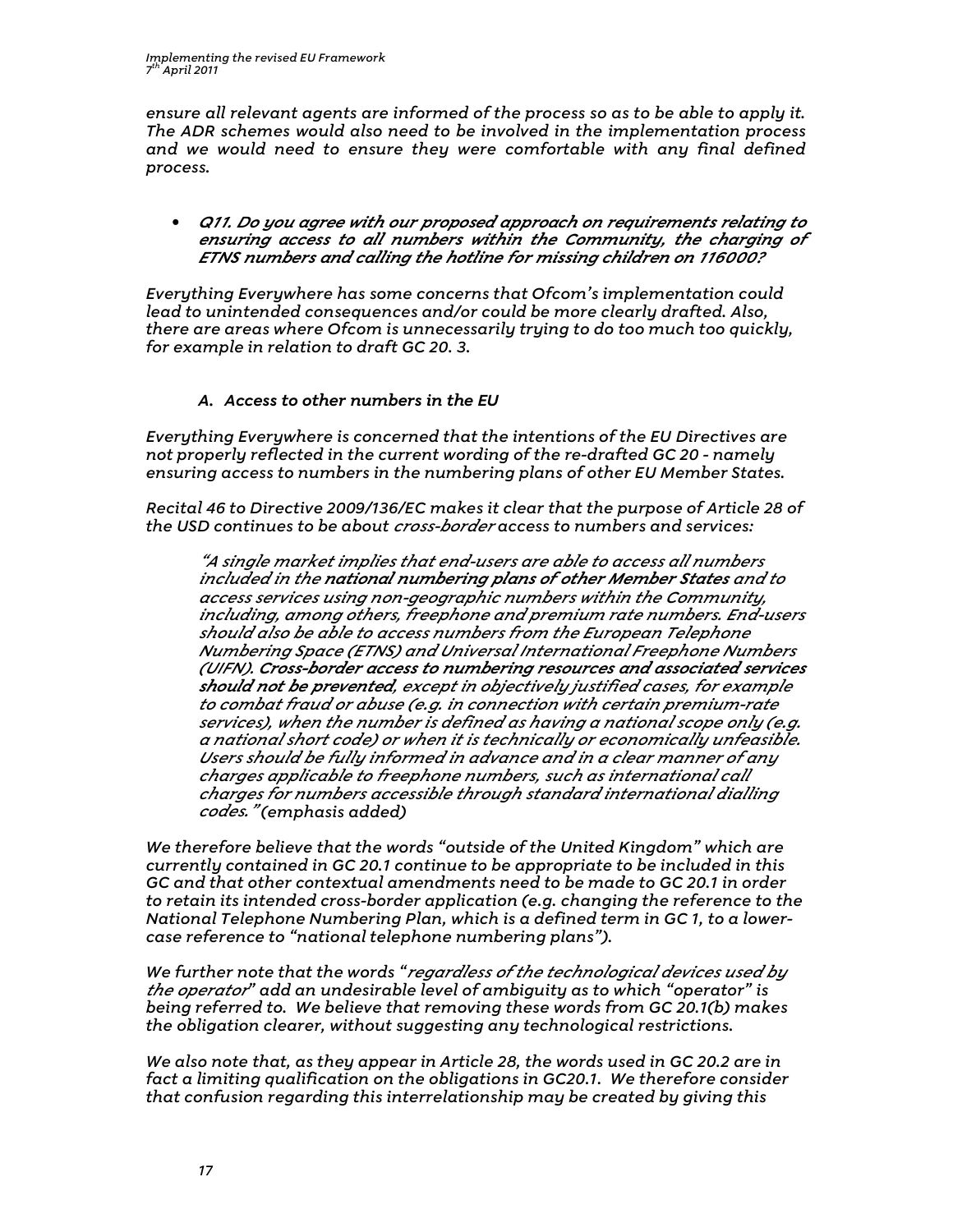wording effect as a separate obligation in GC 20.2 and consider it preferable for these words to be included in GC 20.1

Accordingly, we would recommend that GC 20.1 is amended to read as follows:

"20.1 The Communications Provider shall ensure, where technically and economically feasible, and except where a called Subscriber has chosen for commercial reasons to limit access by calling End-Users located in specific geographical areas, that:

(a) End-Users in any part of the European Community outside of the United Kingdom are able to access and use those Non-geographic Numbers which the Communications Provider Adopts; and

(b) End-Users of the Communications Provider's Electronic Communications Service are able to access all Telephone Numbers outside of the United Kingdom provided in the European Community, including those in national telephone numbering plans outside of the United Kingdom, those from the European Telephone Numbering Space (ETNS) and Universal International Freephone Numbers (UIFN).

### B. Blocking numbers on the basis of fraud or misuse

Everything Everywhere has no objections to adhering to requests for numbers and services to be blocked on a case –by-case basis – insofar as this is technically $^2$ feasible – but we would suggest that Ofcom reconsiders the suggested implementation of this provision, which we are concerned is not legally robust.

We note that the concern of Article 28(2) of the USD is for Member States to ensure that their relevant authorities (e.g. Ofcom) are empowered to require undertakings to take the actions referred to in that Article. Importantly, there is no further obligation referred to in this Article actually requiring the relevant authorities to *exercise* this power (at all or in any particular manner).

On our review of the Communications Act 2003 (and in particular sections 56 to 63 regarding General Conditions on telephone numbers), it would seem that BIS will need to give Ofcom additional powers to those currently contained in the Communications Act 2003 before Ofcom would become empowered to act as a "relevant authority" under Article 28(2) of the USD.

On the basis of the above:

- a. We do note believe that transposition of Article 28(2) of the USD into UK law makes it necessary for Ofcom to exercise any powers ultimately conferred on it under this Article (e.g. by issuing a GC to oblige Communications Providers to act in any particular manner); and
- b. We believe that it is premature for Ofcom to propose to seek views on the manner in which it will exercise any such powers (e.g. in the proposed GC 20.3), before the scope of these powers has been defined by BIS and the powers actually conferred by BIS.

 $\overline{a}$ 

 $2$  The blocking of numbers may not be possible for roamers, for example.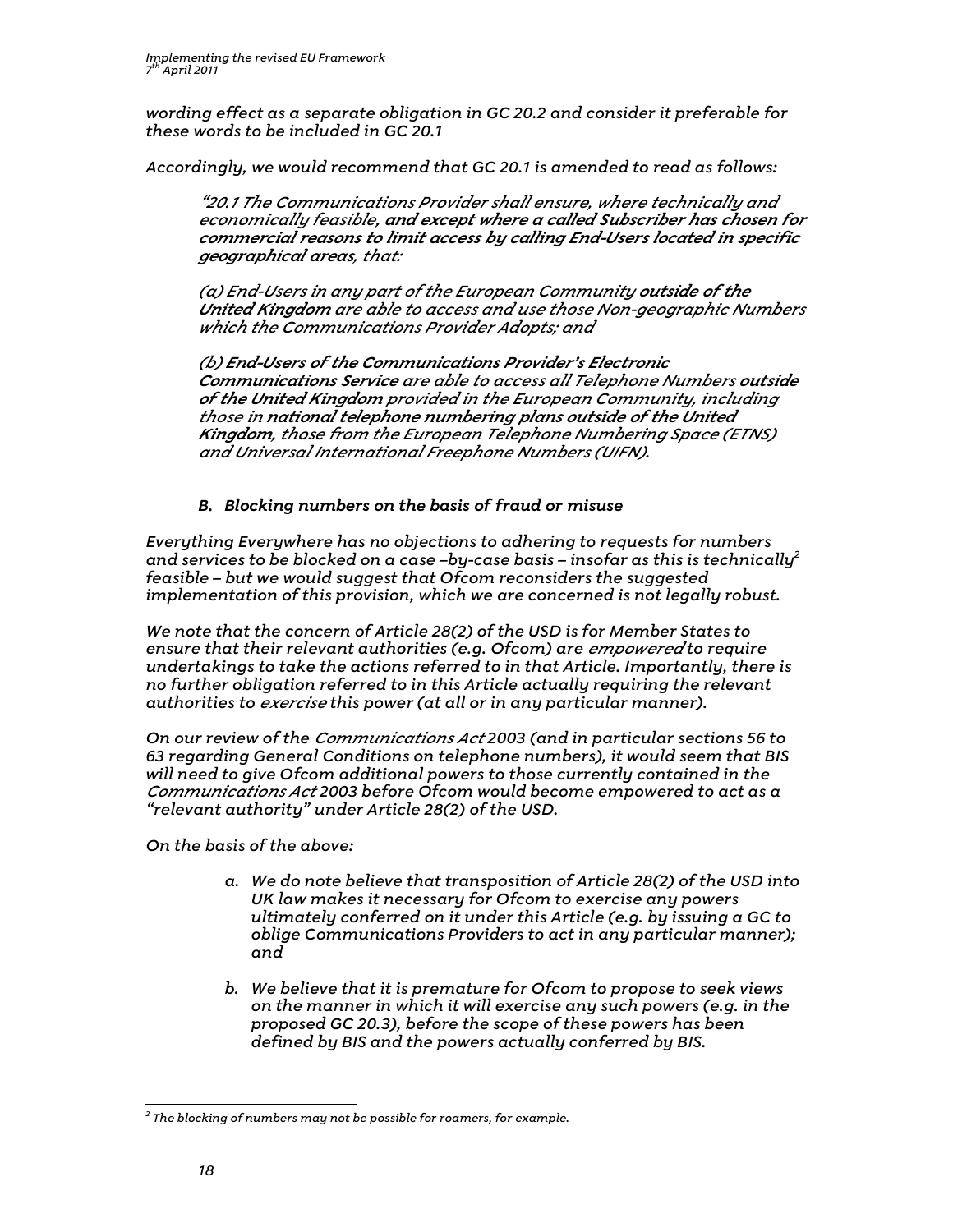We further note that, even if BIS does take the view that Ofcom is already empowered to act as a "relevant authority" under Article 28(2) of the USD, this again still does not mean that the transposition of Article 28(2) into UK law obliges Ofcom to *exercise* these powers by 25 May 2011. That is to say, even in this scenario, we believe that Ofcom can (and for the reasons set out below, should) take some further time to consider the relevant issues before it decides whether and if so how to exercise these powers.

In particular in this regard we note, as Ofcom has itself noted at §11.11 of the Consultation, that the BEREC draft report on Article 28(2) of the USD identifies a number of issues that NRAs such as Ofcom will need to grapple with before these obligations can be imposed on operators under national legislation. These unresolved issues include:

- Definition of "misuse" and "fraud" for the purpose of Article 28(2) of the USD;
- A contact list of the "relevant authorities" for the purposes of Article 28(2);
- A minimum set of responsibilities that should be given to "relevant authorities";
- Provision of information by undertakings to relevant national authorities in the context of compliance actions;
- A minimum and common set of enforcement actions should be defined by MS;
- Practical cooperation mechanisms between "relevant authorities"<sup>18</sup>

We also note in this regard that Ofcom has advised at §11.17 of the Consultation that it plans to "develop a set of guidelines on the criteria for determining fraud or misuse in relation to numbers and services, how …[Ofcom] would issue written requests to block access and withhold revenue and how… [Ofcom] would expect CPs to respond to such requests."

Furthermore, we would question whether Ofcom needs to put this requirement in the GCs, because such co-operation already happens in practice. We already adhere to PhonepayPlus directions, for example.

In light of the above, we do not believe that Ofcom is justified to seek to issue GC 20.3 at the present point in time, before its legal powers to issue such a GC have been clarified, and before due time has been taken by Ofcom to liaise with other NRAs and to consult with the industry on the appropriate manner for it to exercise these powers. We therefore recommend that GC 20.3 is deleted at this time. We would, of course, continue to adhere to relevant Directions from PhonepayPlus and would work closely with Ofcom as required, even in the absence of an explicit requirement in the GCs.

We would also stress that Communications Providers already assess the risk of fraud and block access to ranges and services where they consider risk is significant and to protect their customers. The introduction of the proposed GC20.3 should not preclude CPs from undertaking own intervention.

## C. ETNS

We note Ofcom's comments at §11.18 that the European Telephone Numbering Space (ETNS) is not currently in use, with the +3883 code having been reclaimed

 $\overline{a}$ 

<sup>&</sup>lt;sup>3</sup> BEREC, *Draft Report on Cross-Border Issues Under Article 28 USD* p. 51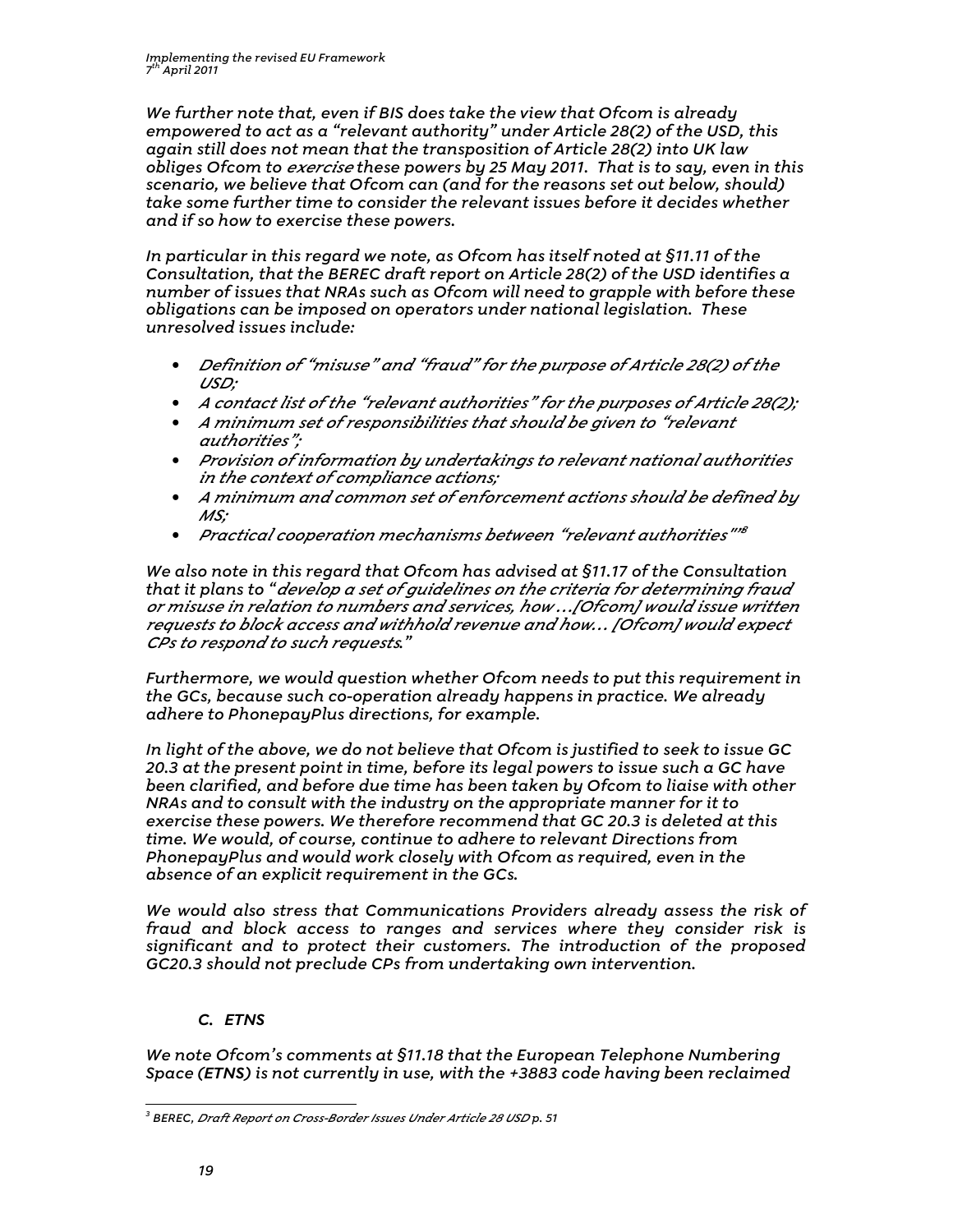by the International Telecommunications Union (ITU) on 31 December 2010, after Directive 2009/136/EC came into effect on 18 December 2010. We accordingly query the objective justification for imposing an obligation to provide access to a numbering range which does not currently exist. However, on the basis that the provision of such access will necessarily fall into the "technical infeasibility" exception while ever there is no ETNS, we do not have a strong objection to including the reference in GC 20.1.

It is very difficult to assess the potential impact of the obligation to charge for ETNS at rates similar to those applied for calls to and from other parts of the European Community (draft GC 20.4), given that, as noted above and in the Consultation, the ETNS is not currently in use and the +3883 code has been reclaimed by the ITU. We therefore have difficulty in agreeing with Ofcom's conclusions at §11.33 of the Consultation that this obligation is transparent, proportionate and not unduly discriminatory in compliance with the requirements of section 47(2) of the Communications Act 2003".

### D. Access obligation for the 116000 hotline for missing children

Everything Everywhere is committed to doing all it can to provide access to this important service, which is already live on our network in the UK. We have done this even though our costs are not covered and we failed to reach a suitable commercial agreement with BT. While BT did not feel compelled to do its part to ensure access to this socially important service, Everything Everywhere decided on this occasion that it was in the best interests of citizens and consumers to open the range.

As Ofcom notes in the Consultation, Article 27a(4) of the USD gives Member States some discretion as to how they make "every effort" to ensure that citizens have access to a 116000 hotline to report cases of missing children. Our concern is that Ofcom has not made sufficient effort to ensure that the costs of providing the service are covered, which is what has led to the access issues this amended GC is aimed at fixing and has led to a disproportionate impact on mobile originating providers.

At the very least, we believe that any access obligation which is included as a General Condition, needs to take into account the economic and technical feasibility of the requirement. In other words, we should not be obliged to provide access where it is not technically or economically viable to do so. We do take some comfort from Ofcom's comments at §11.31 and footnote 89 in the Consultation, which suggest that access would not be required to be provided in the absence of an agreed interconnection arrangement setting out the agreed commercial interconnection rates to be paid to cover the Communications Provider's costs of originating such calls. However, this needs to be reflected in the wording of the General Conditions.

We therefore recommend that GC 20.5 is amended so that it reads as follows:

"The Communications Provider shall, where technically and economically feasible, ensure that any End-User of its Electronic Communications Services can access a hotline for missing children by using the number '116000'".